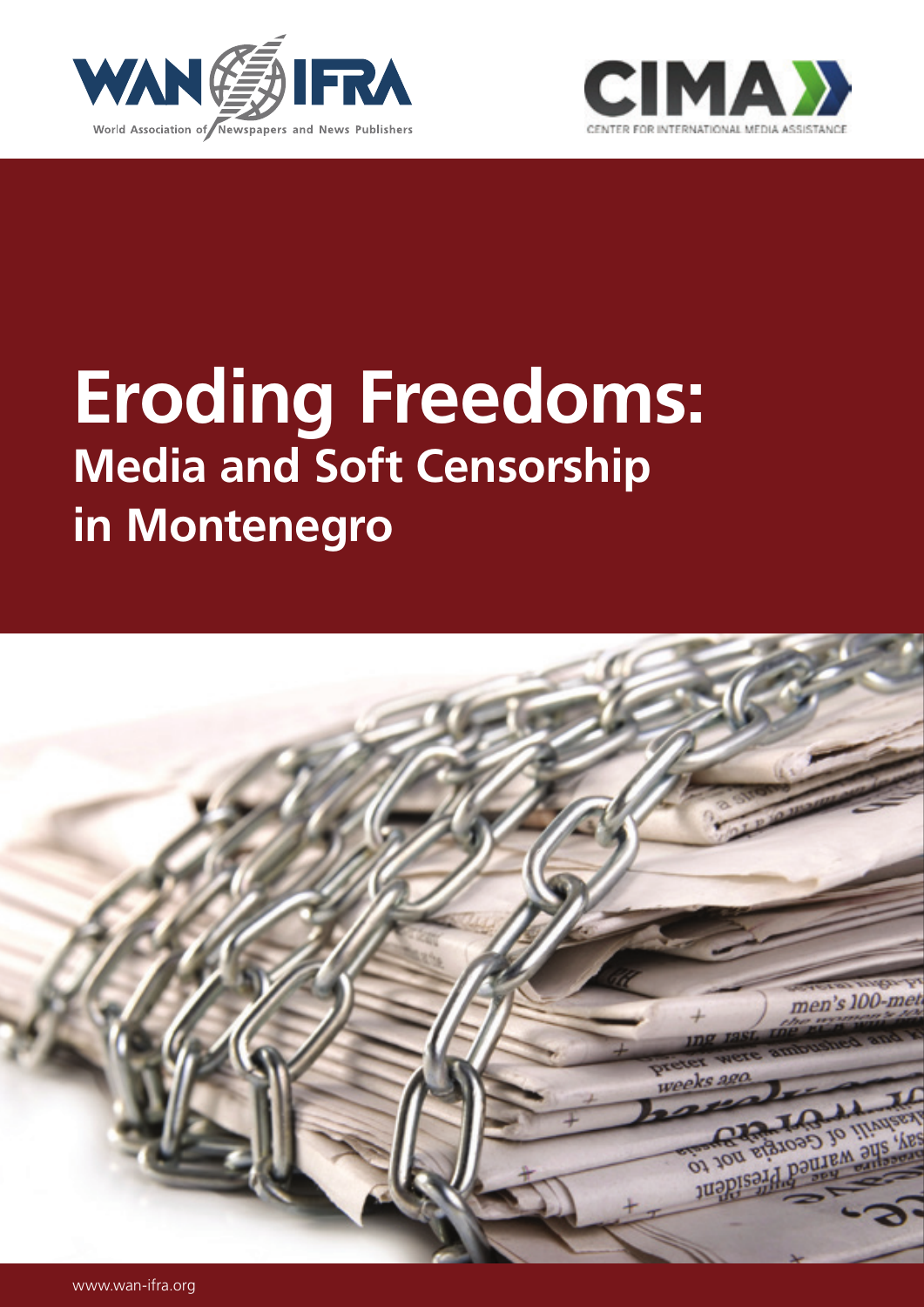### **Eroding Freedoms: Media and Soft Censorship in Montenegro**





**PUBLISHED BY: WAN-IFRA** 96 bis, Rue Beaubourg 75003 Paris, France www.wan-ifra.org

**WAN-IFRA CEO:** Vincent Peyrègne

**PROJECT MANAGER:** Mariona Sanz Cortell

**CCE RESEARCHERS:** Ana Vujosevic Vladimir Vuckovic

**EDITOR:** Thomas R. Lansner

**CCE EDITOR:** Daliborka Uljarevic

#### **PROJECT PARTNERS:**

**Center for International Media Assistance** National Endowment for Democracy 1025 F Street, N.W., 8th Floor Washington, DC 20004, USA www.cima.ned.org

**Open Society Justice Initiative** 224 West 57th Street New York, New York 10019, USA www.opensocietyfoundations.org

#### **RESEARCH PARTNER IN MONTENEGRO:**

**Centre for Civic Education (CCE)** Njegoseva 36/I 81000 Podgorica, Montenegro www.cgo-cce.org

**SUPPORTED BY:** Open Society Foundations

**DESIGN AND PREPRESS:** Snezana Vukmirovic, Ivan Cosic, Plain&Hill Serbia

© 2015 WAN-IFRA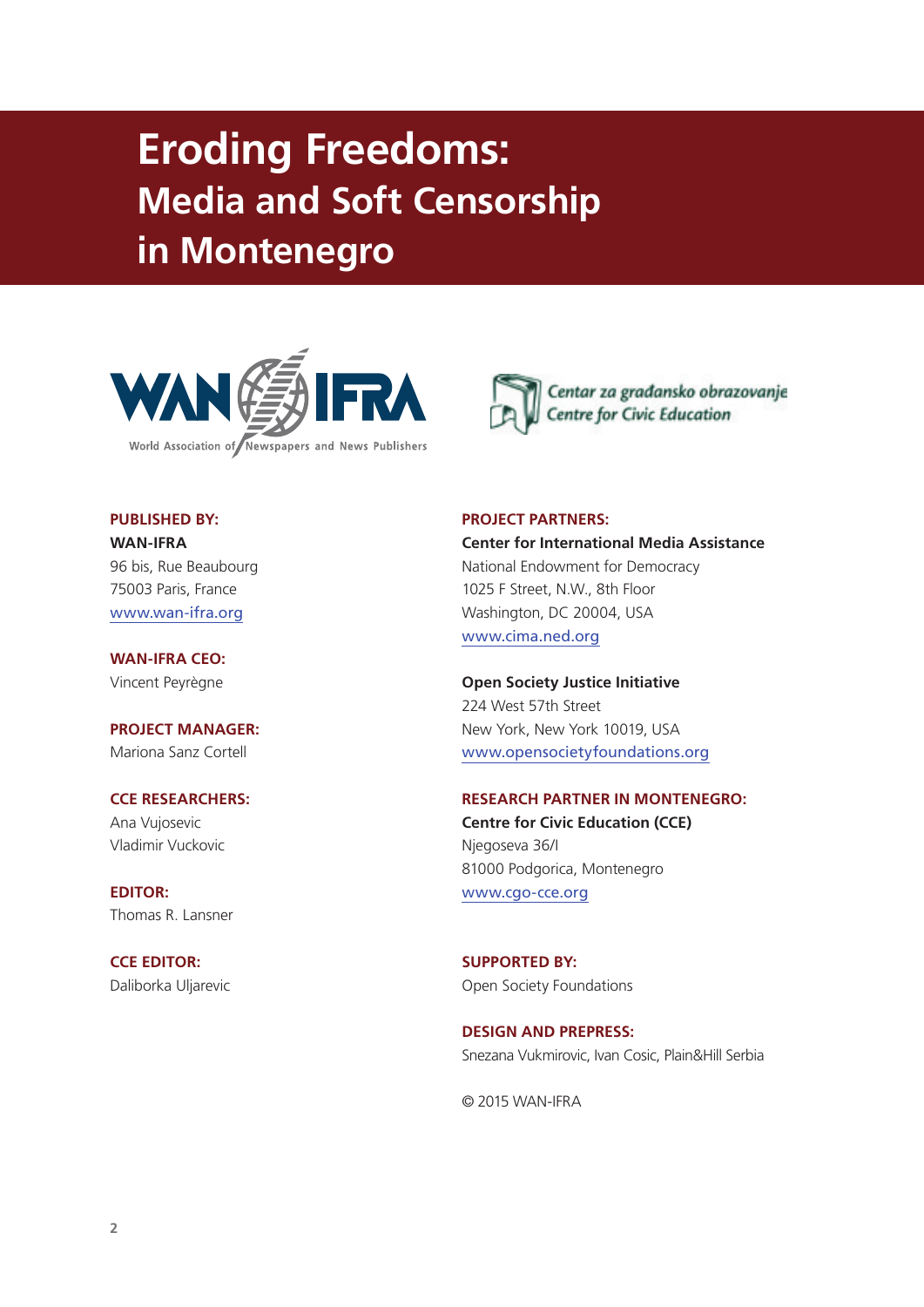#### **Note on Report Research and Methodology**

This study was conducted in 2015 by Ana Vujosevic and Vladimir Vuckovic, who prepared this report under the supervision of Daliborka Uljarevic. The report relies on information collected through desk research and analyses of the existing literature and legal framework, as well as of materials produced by national regulatory bodies, reports of international and domestic nongovernmental organisations and media archives. The researchers also conducted semi-structured interviews with several prominent editors in the country, seeking to cover the full spectrum of opinions across Montenegro's polarized media landscape. Unfortunately, editorial boards of the state-owned RTCG, the daily *Pobjeda* and online portal *Analitika,* each a supporter of the current government, declined to be interviewed.

#### *Eroding Freedoms: Media and Soft*

*Censorship in Montenegro* is one of a series in the ongoing project on soft censorship around the world led by the World Association of Newspapers and News Publishers (WAN-IFRA) and the Center for International Media Assistance (CIMA). Country reports on Hungary, Malaysia, Mexico, and Serbia were issued in 2013-14, as well as a global overview, *Soft Censorship, Hard Impact*<sup>1</sup> , written by Thomas R Lansner, who also edited this update and is general editor for the series.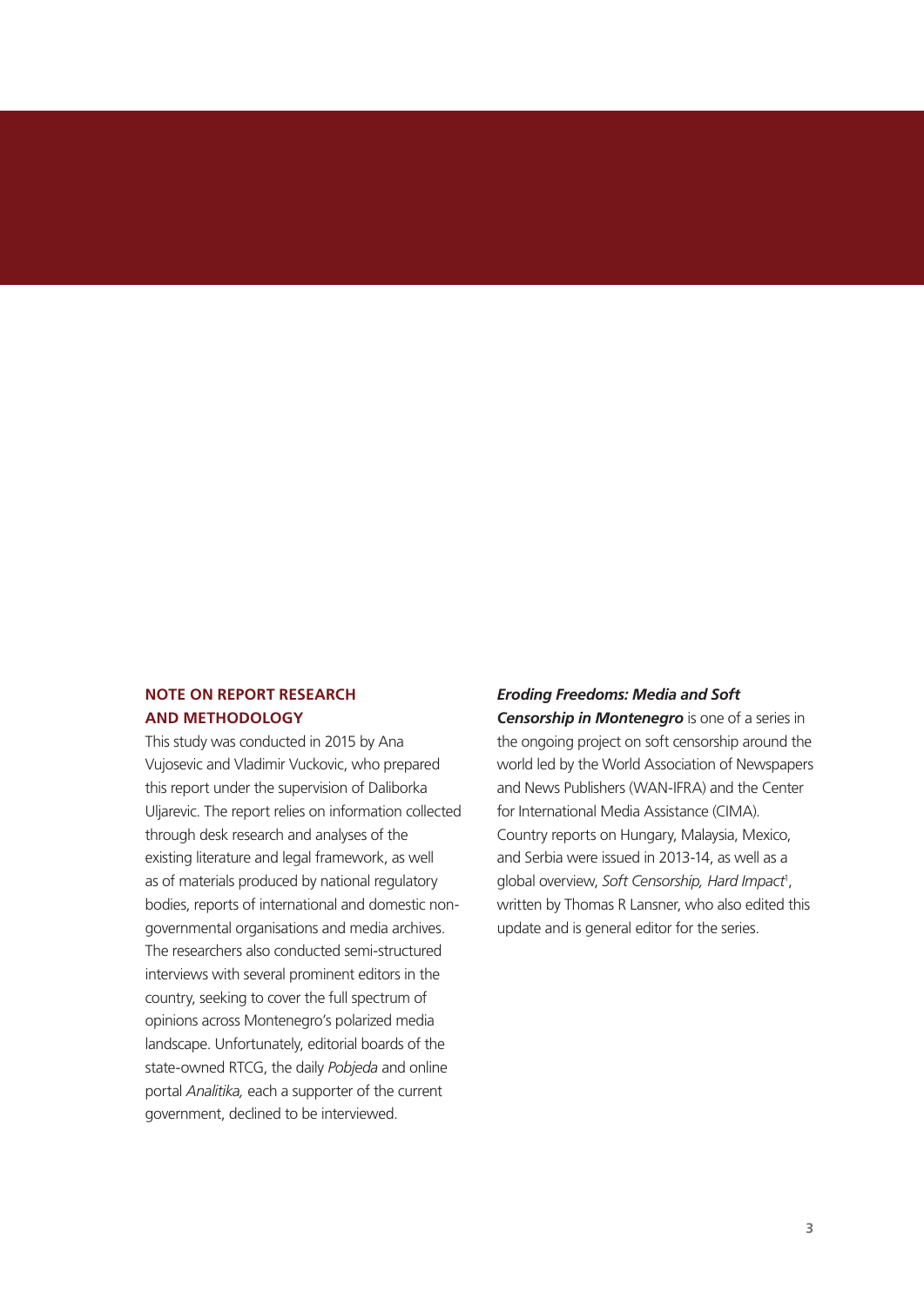# Table of Contents

| 1. Executive Summary: Systematic Erosion of Media Freedoms 6 |  |
|--------------------------------------------------------------|--|
|                                                              |  |
|                                                              |  |
|                                                              |  |
| 5. Montenegrin Media Environment:                            |  |
|                                                              |  |
|                                                              |  |
| 6. Public Spending for Media: Unregulated,                   |  |
|                                                              |  |
|                                                              |  |
|                                                              |  |
|                                                              |  |
|                                                              |  |
|                                                              |  |
|                                                              |  |
|                                                              |  |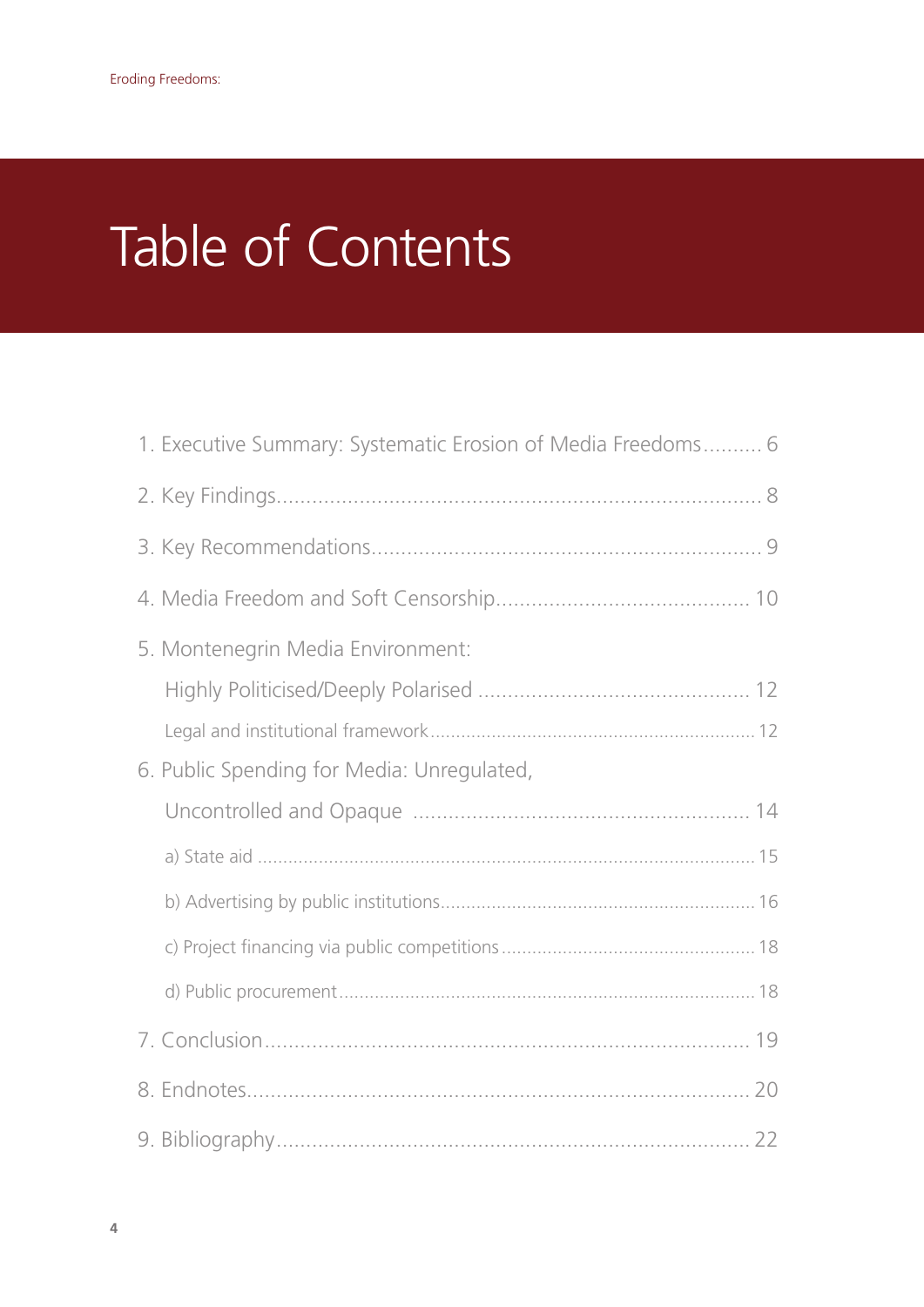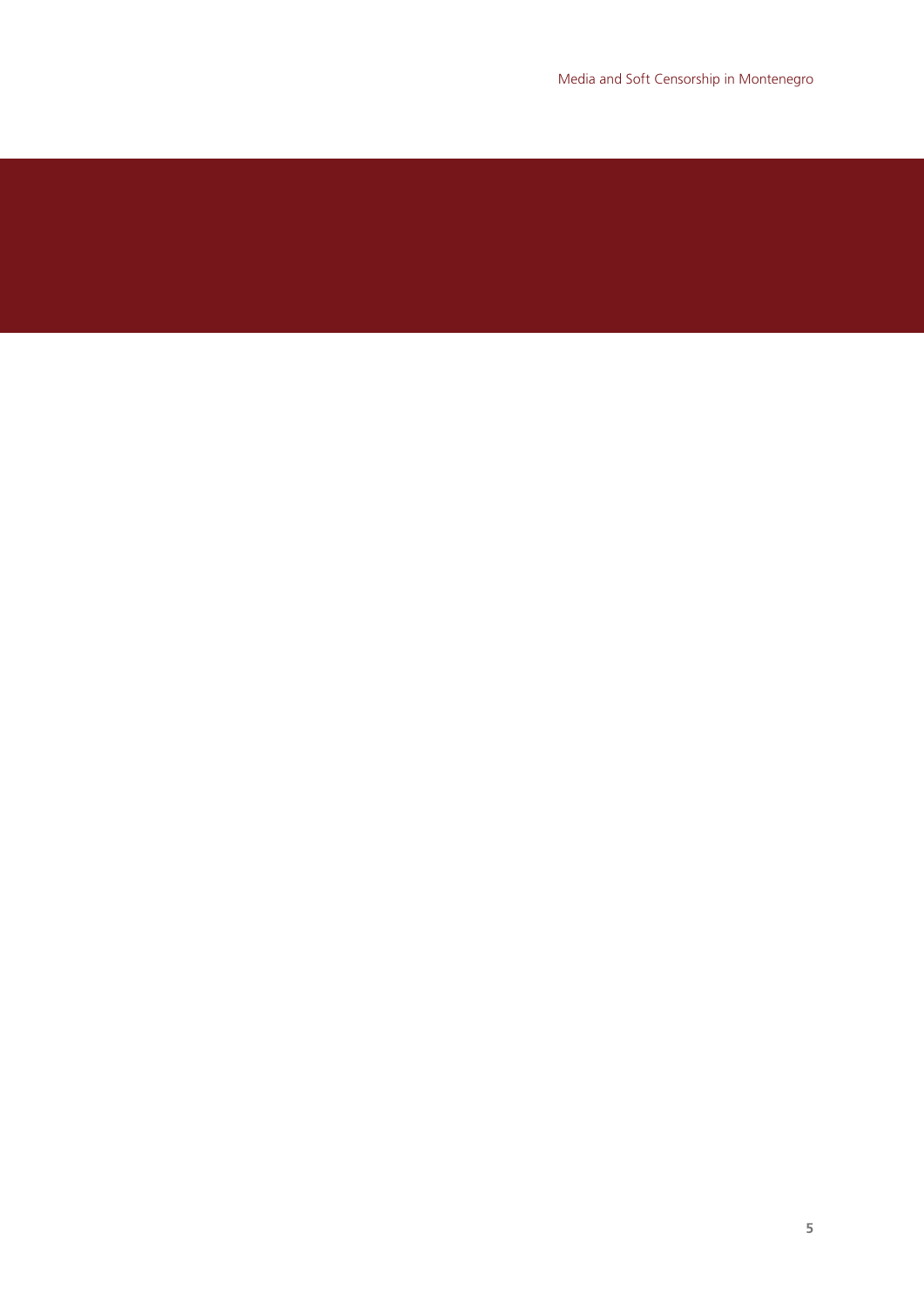### 1. Executive Summary: Systematic Erosion of Media Freedoms

In Montenegro, soft censorship is exercised primarily through politicised, discretionary and non-transparent distribution of public money and subsidies to media. Lack of transparency and standard and equitable procedures in allocation of public funding seriously distorts the media market, improving business prospects of some outlets and endangering the existence of others. This is directly related to how favourably or critically media outlets report on governmental activities.

The media landscape in Montenegro is deeply and widely politicised. A sharp division between "supporters" and "critics" of state policies has grown more vivid in recent years. There are on-going attempts to diminish the influence of some media outlets on the Montenegrin public. "Hard censorship" has included violence against journalists—the murder of the editor-in-chief of daily *Dan,* Dusko Jovanovic, on 27 May 2004, remains unresolved, as do most attacks on journalists and on media property, which doubtless evokes self-censorship among media practitioners concerned with self-preservation.2

Much more common in recent years is soft censorship: indirect, often financial pressures, intended to weaken the capacities and even threaten the viability of targeted media outlets that criticize the government. "Soft censorship" is defined as an attempt by government to influence media reporting through various forms of pressures, without recourse to legal bans, open censorship of news content or direct physical attacks against media infrastructure or journalists. The notion of "soft censorship" as a form of official pressure on media is detailed in a 2005 paper by the Open Society Justice

Initiative. It describes three principal forms of soft censorship: abuse of public funds and monopolies, abuse of regulatory and inspection authorities, and paralegal pressures.<sup>3</sup> All these exist in Montenegro today. Additional reports by WAN-IFRA and the Center for International Media Assistance have raised awareness of this escalating problem.4

This paper catalogues the forms and maps the extent of soft censorship by Montenegro's state and public institutions against media outlets and media practitioners. This is done primarily through the lens of finances, which is the dominant means of soft censorship in the country. Included is an overview of instruments that facilitate or limit official financial support: allocation of advertising services by public institutions to favoured media; selective distribution of subsidies and other state aid; paid content; and other forms of administrative and technical assistance or obstruction.

The study covers public institutions relevant to media and soft censorship across the three branches of government, as well as other sociopolitical actors significant to understanding this problem in the Montenegrin context. The research team faced several challenges; no such research has been conducted before, and information from public sources was in many cases limited or released only very slowly. Moreover, the topic is taboo to many journalists who fear criticizing media owners or the government, and who sometimes have scant awareness of the mechanisms and impact of soft censorship.

The lack of transparent and consistent procedures for distribution of public funds to media has substantial influence on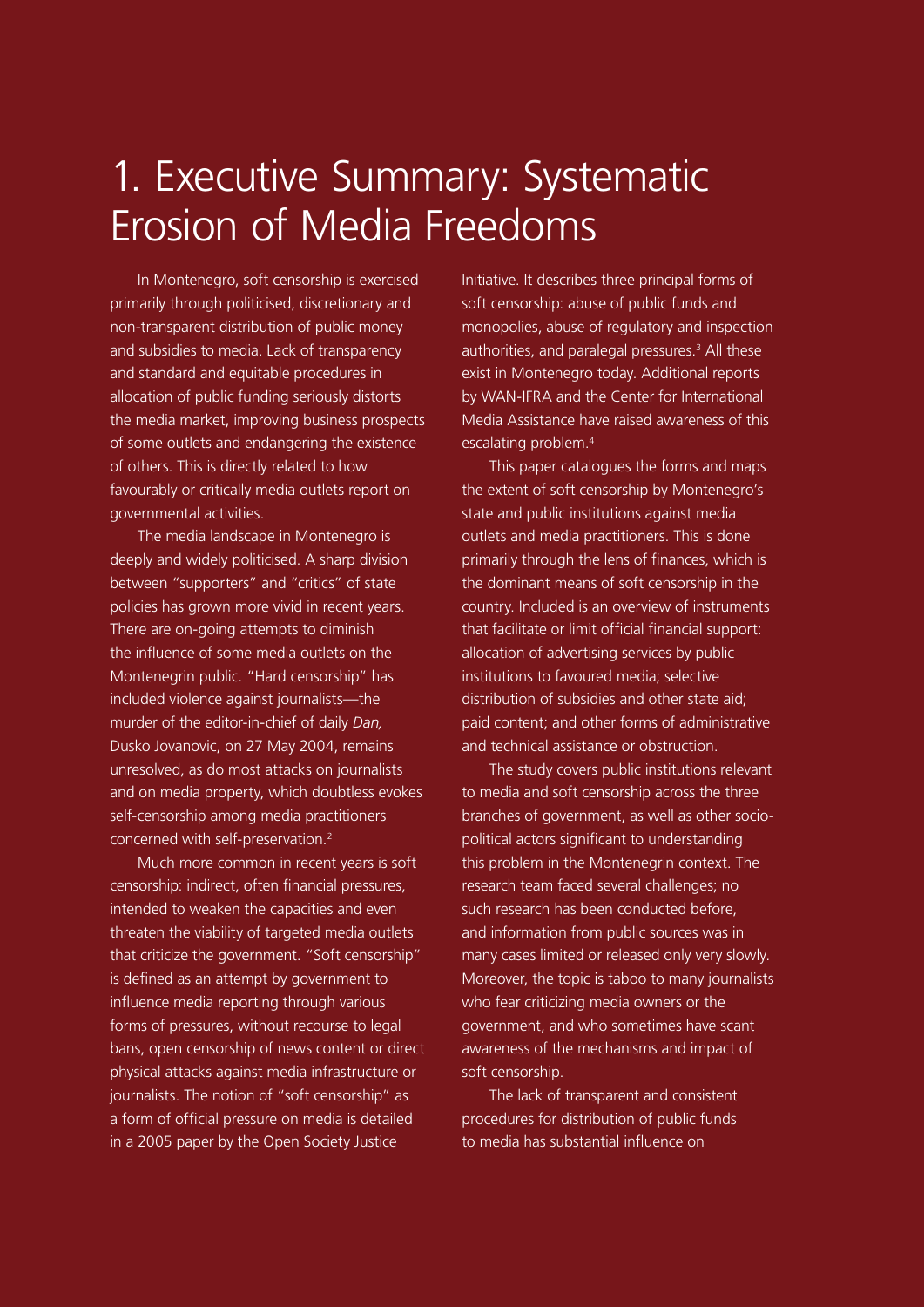media freedoms in Montenegro. This report presents evidence that public institutions have sought to manipulate media outlets and influence their editorial policies by selective and non-transparent financing. This also seriously undermines competition and inhibits development of a sustainable media market. Opacity in state media funding is aggravated by an inadequate implementation of the legal framework for media support, further opening opportunities for official actors to exploit media for partisan purposes.

This report describes various means for distributing public funding to media through which political actors exercise control or pressure on media content and viability. It analyses mechanisms of potential influence of public institutions on media editorial policies, and gives examples of abuse of public funds to manipulate media reporting to pursue partisan political goals.

This report's key findings summarize challenges concerning soft censorship in Montenegro. Its recommendations urge actions that would reverse the erosion of media freedom in Montenegro—and improve prospects for development of free independent and pluralistic media that could provide the accurate, impartial reporting on activities of the government, political parties and other institutions required to promote democratisation of Montenegrin society and governance.

#### **Country profile**



| <b>Montenegro Country Data</b>              | 2015       |
|---------------------------------------------|------------|
| Population                                  | 647,073    |
| Adult literacy rate                         | 98.7%      |
| Gross national income (GNI) per capita      | USD 15,000 |
| Urban/rural population                      | 64/36%     |
| Mobile subscription penetration (SIM cards) | 155.72%    |
| Internet access (households)                | 60.5%      |
| Corruption perceptions score                | 76/175     |

Sources: World Bank, Transparency International, Monstat, CIA World Factbook, Ministry for Information Society and Telecommunication of Government of Montenegro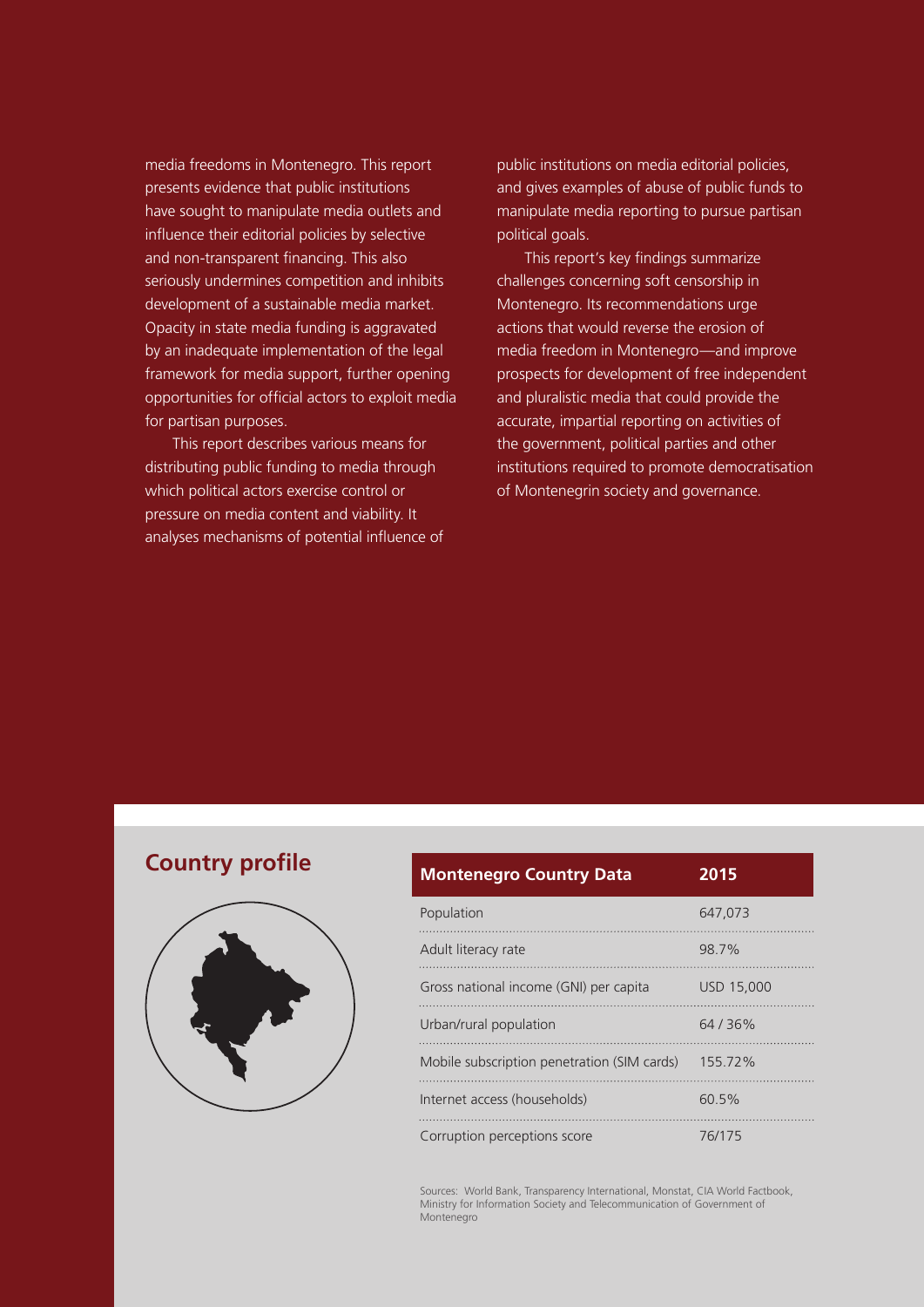## 2. Key Findings

1. Public financing of media in Montenegro is unregulated, uncontrolled and opaque. Authorities use biased allocation of state funds as indirect pressure on the media, undermining market competition and blocking development of free, independent and impartial media.

2. Montenegro's legal framework provides no specific regulation on allocation of public funding to media. No institution is responsible for monitoring how these monies are spent and distributed. This allows government intervention in the work of the media in Montenegro through non-transparent and selective allocation of public funds.

3. Public institutions in Montenegro offer limited or no public record of public spending on advertising or other forms of official media financing.

- 4. Selective and partisan distribution of public funding to media contributes to polarization of the media scene, undermines the journalists' code of conduct,<sup>5</sup> and hinders formation of a unified selfregulatory body by Montenegrin media.
- 5. Media financing from public funds is difficult to track, but there is a clear evidence that authorities "reward" supportive media through selective allocation of advertising and other public funding and "punish" critical media by withholding the same.
- 6. The lack of reliable readership and viewership data for Montenegro's media outlets makes impartial assessment of advertising choices challenging.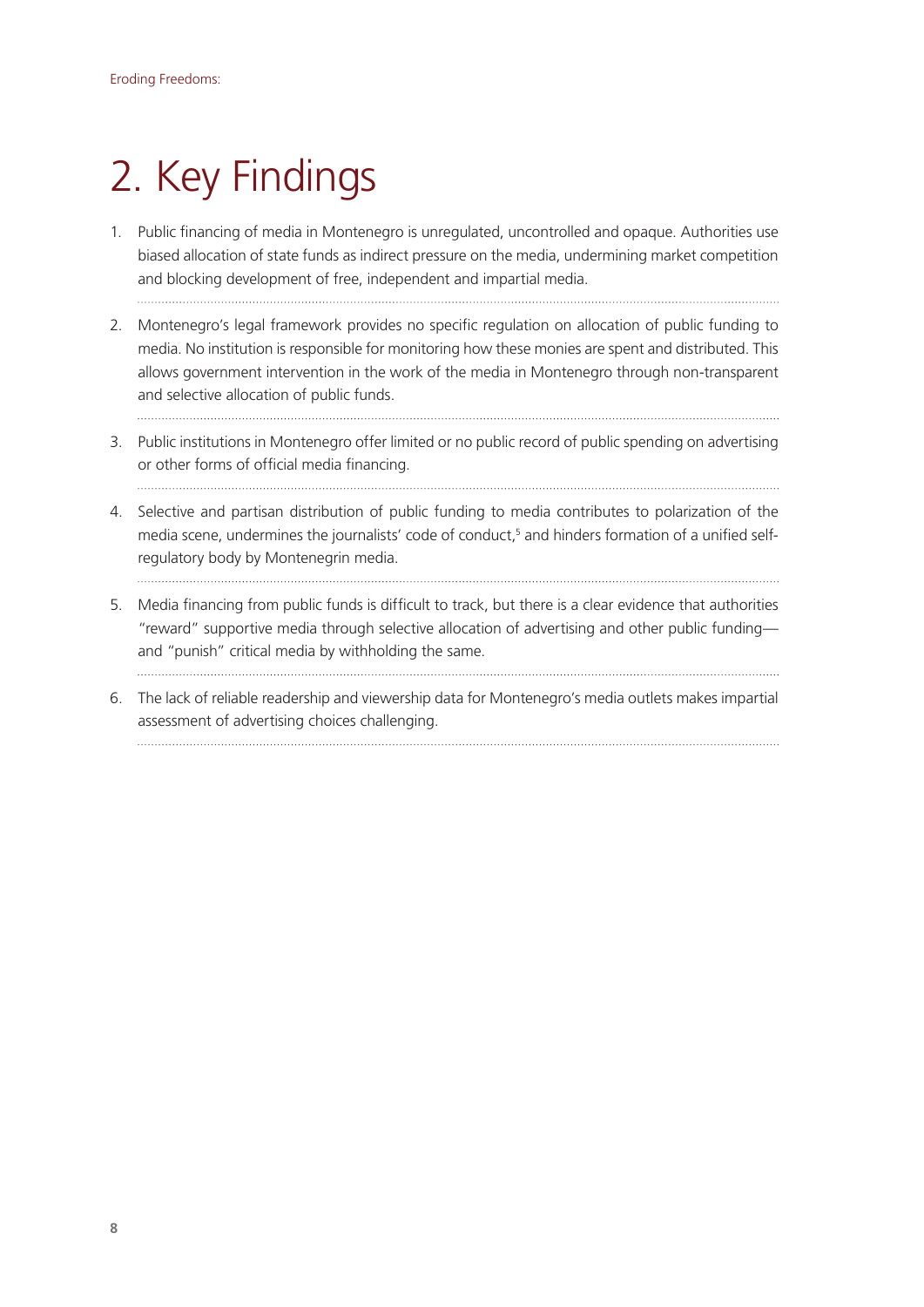### 3. Key Recommendations

1. Distribution of public financing must be based on the principle of transparency and follow public procurement regulations. Public institutions' spending on advertising must be grounded on impartial cost-benefit criteria regarding audience reach and size, as well as public trust.

2. Clear oversight mechanisms for public financing and allocation of state aid to media must be established. Public funding must be accessible to all media that meet clear criteria, via public calls or tenders under identical conditions for all interested media. 

- 3. All spending in media by authorities should be published on the websites of public institutions to offer transparency of public expenditures, and to allow evidence-based analyses of public funding of media and its potential misuse to manipulate editorial policies.
- 4. A unified self-regulatory body that encourages full observance of the journalists' code of conduct should be established to promote media integrity and credibility and help protect media independence.

5. Independent and reliable readership and viewership data for Montenegro's media outlets should be collected and serve as bases for fair and impartial allocation of official advertising.

**9**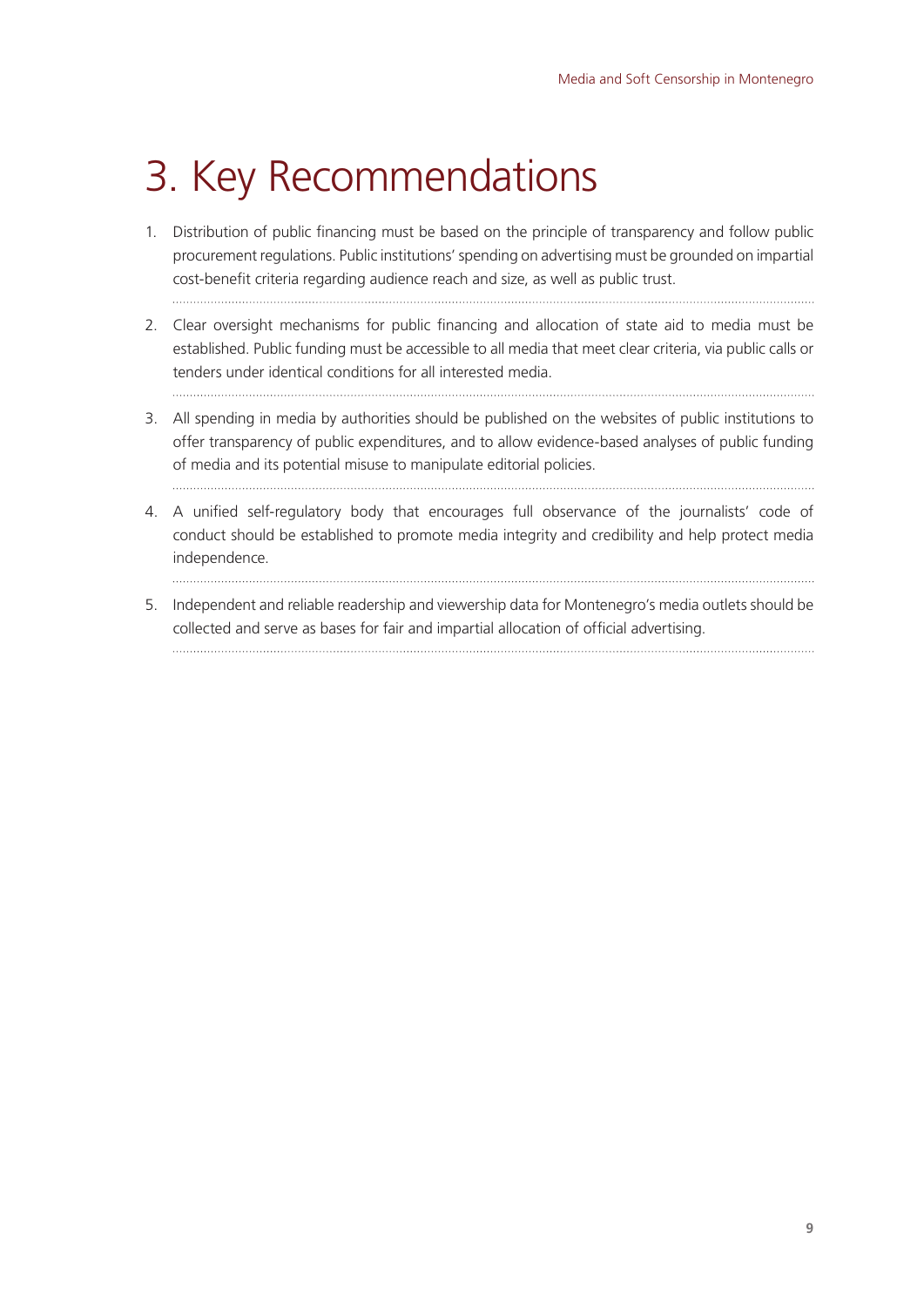## 4. Media Freedom and Soft Censorship

Numerous media companies and outlets serve Montenegro's 647,000 inhabitants. The official Agency for Electronic Media lists 21 TV channels in Montenegro, 55 radio stations, five daily papers and one weekly as of 2015.<sup>6</sup> Montenegro's single news agency is the privately owned MINA news agency. Despite their increasingly popularity, there is no official comprehensive list of web portals, or of online magazines.

and media freedom and independence is formally well developed. While largely aligned with international standards and recommendations, it remains deficient in some areas like public procurement. This generally positive normative framework does not always indicate good practice, however. Media outlets and individual journalists frequently encounter severe limitations to their rights in their everyday work. Research shows that media freedom in





Despite this wide range of media outlets, challenges to financial sustainability and deep polarisation limit the media sector's economic and political independence from the state. Media pluralism is also constrained by these same factors, and alternative views are often marginalized.

Montenegro's legal and institutional framework regarding freedom of expression

Montenegro has steadily deteriorated over the past few years. The majority of Montenegrin journalists hold negative views regarding respect for media freedom in their country.

The 2011 OSCE report on Montenegro, "Media, media freedoms and democracy", collected information from editors and journalists.<sup>7</sup> It cites accusations and pressure from political parties as the most common form of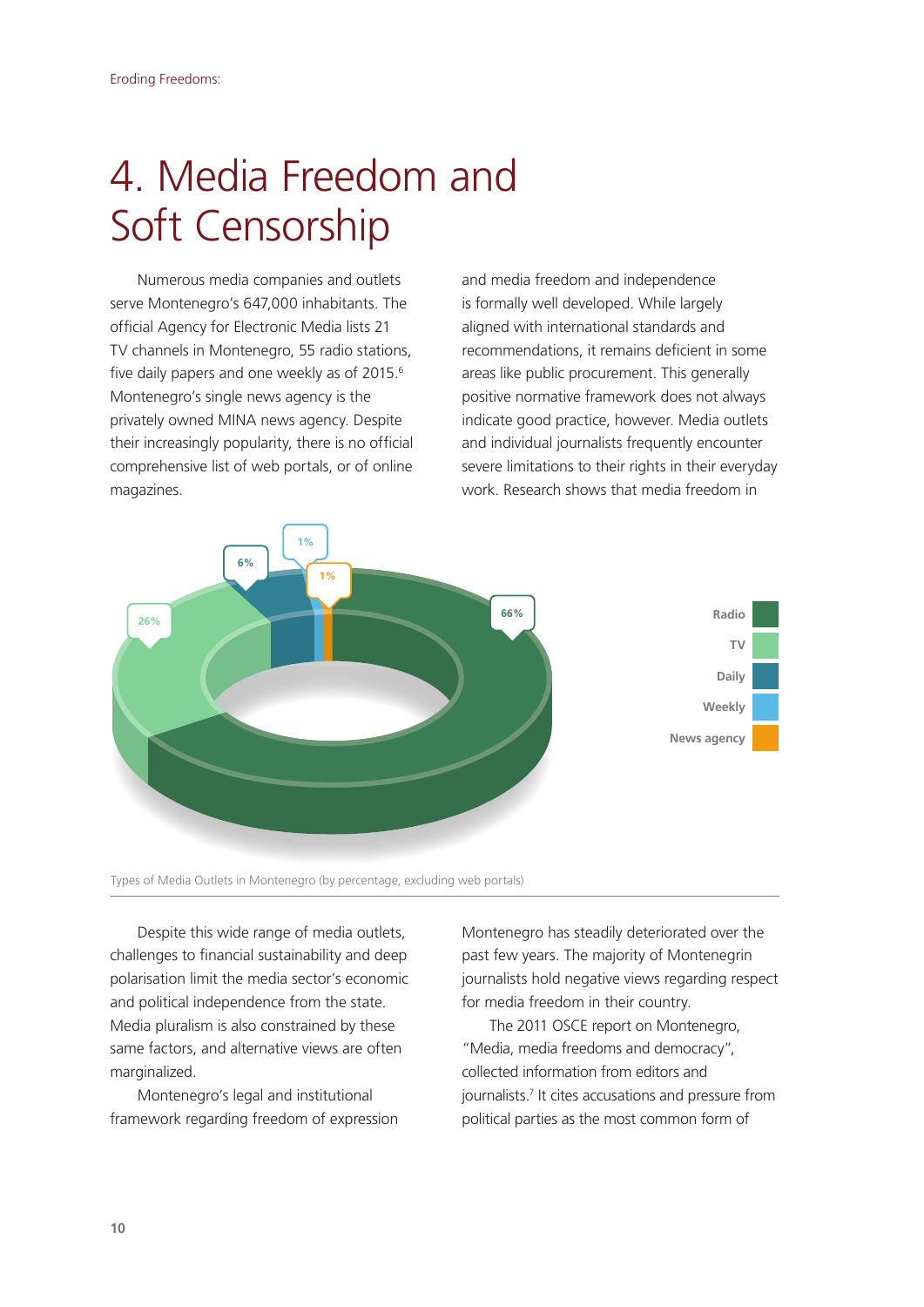violation of media freedoms, followed by denials of the right to information of public importance, accusations and pressures by the government, and accusations by other media. Based on the journalists' responses, the report concludes that the actors most responsible for violating media freedoms are powerful political figures, government on the national and local levels, individuals with economic power, and political parties.8 "In Montenegro, there is a wrong image that the government is the only one exercising censorship. It is entirely the same case with the private outlets," editor-in-chief of the *Antena M* radio station, Darko Sukovic, observed, adding that politicians and business interests sometimes forcefully intervene to explicitly influence editorial policies and media content.9

The international non-governmental organisation Reporters without Borders ranked Montenegro 114th of 180 countries assessed in its 2015 World Press Freedom Index.<sup>10</sup> The report considers several factors: level of abuse of media, pluralism, independence, self-censorship, legal framework, transparency, and infrastructure. The only Balkan country ranking lower Montenegro on this list is Macedonia, ranked 117th. The Freedom House "Nations in Transit 2015" report

reduced Montenegro's rating for independent media from 4.25 to 4.50 (on a scale of 1-7, with seven being the worst score).<sup>11</sup>

The only data on allocation of public funds for media in Montenegro are collected by the NGO Centre for Civic Education (CCE), which also prepared this report. These data indicate that public bodies do not provide equal opportunities for all media in Montenegro to access public funds.12 The data are offered neither on websites of public institutions, nor in any other easily available manner. CCE gathered extensive, but still incomplete, data by filing requests through right to information statutes. Pre-financial crisis estimates suggested that public bodies accounted for over 40 percent of total media advertising spending;<sup>13</sup> that share would have grown during the economic crisis, as most commercial entities cut advertising budgets.

Furthermore, no authoritative and detailed readership and viewership data are available. Some calculations can be made based on financial reports that media outlets submit to the Tax Office. Also useful, but far from conclusive, are public opinion polls that occasionally gather audience information, as well seek to measure trust in media outlets.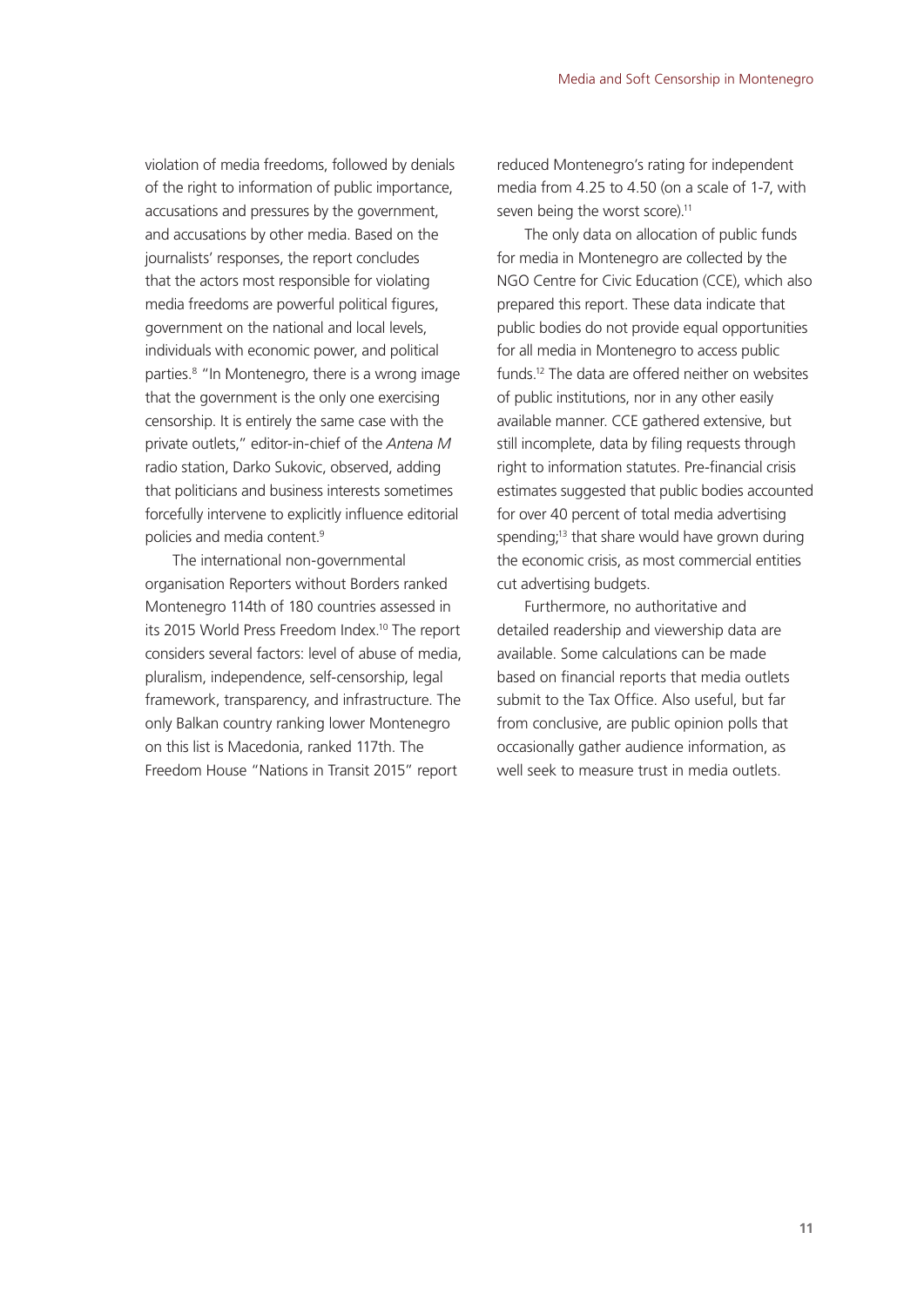## 5. Montenegrin Media Environment: Highly Politicised/Deeply Polarised

Montenegro's media scene has developed quite dynamically over the past decade and is still evolving. The launch of many new media outlets with new voices was a positive sign. But the Montenegrin media landscape is closely intertwined with partisan political activity, and the country's sharp political divisions are mirrored by media polarisation. Before Montenegro achieved independence in June 2006, the national debate and media were split largely on the issue of state sovereignty.

Today, the media scene is divided along different lines, primarily into those critical and supportive of the current government, which has ruled since Montenegro regained statehood. The Democratic Party of Socialists of Montenegro (DPS) has been the most powerful party since the introduction of multi-party system in 1991,<sup>14</sup> at least partially through its formidable and carefully cultivated influence on state-owned and other media.

Pro-government media are either directly influenced by the ruling circles or defend their policies to promote financial or business interests. Some other media outlets remain

willing to investigate and expose alleged governmental corruption, the concentration of political power in a small circle of people, and perceived failures of democratic practices in Montenegro. But there is now a serious threat to the survival of those media whose editorial policy is critical of the government, and whose reporting might diminish support for the ruling party.

The uneven and biased allocation of public funds to selected media is a soft censorship instrument of particular impact and concern. Several annual reviews, including "Equal Chances to All Media in Montenegro?"15 and "How Much and to Whom do the Citizens of Montenegro Pay for Advertising?"16 have unambiguously demonstrated state support for pro-government media, and efforts to financially exhaust, through various mechanisms and uneven treatment, media critical of the ruling regime.17

A first victim of this highly partisan environment is the journalists' code of conduct. Montenegrin media often fail to meet even the most basic professional and ethical standards.

### Legal and institutional framework

Montenegro has instituted a series of legal and institutional guarantees for freedom of expression and media rights. The Constitution, Media Law, Law on Electronic Media, Law on Digital Broadcasting, and Public Broadcasting Services Law all guarantee freedom of speech, freedom to launch media enterprises, and editorial independence of press and broadcasters from the state. These laws

form the basis for the work of independent regulatory agencies that oversee media matters.

Two further laws provide legal and institutional framework for state aid, including media financing from public resources: the Law on the Protection of Competition, and the Law on Control of State Aid. The Law on the Protection of Competition, in force since 2012, is the basic document regulating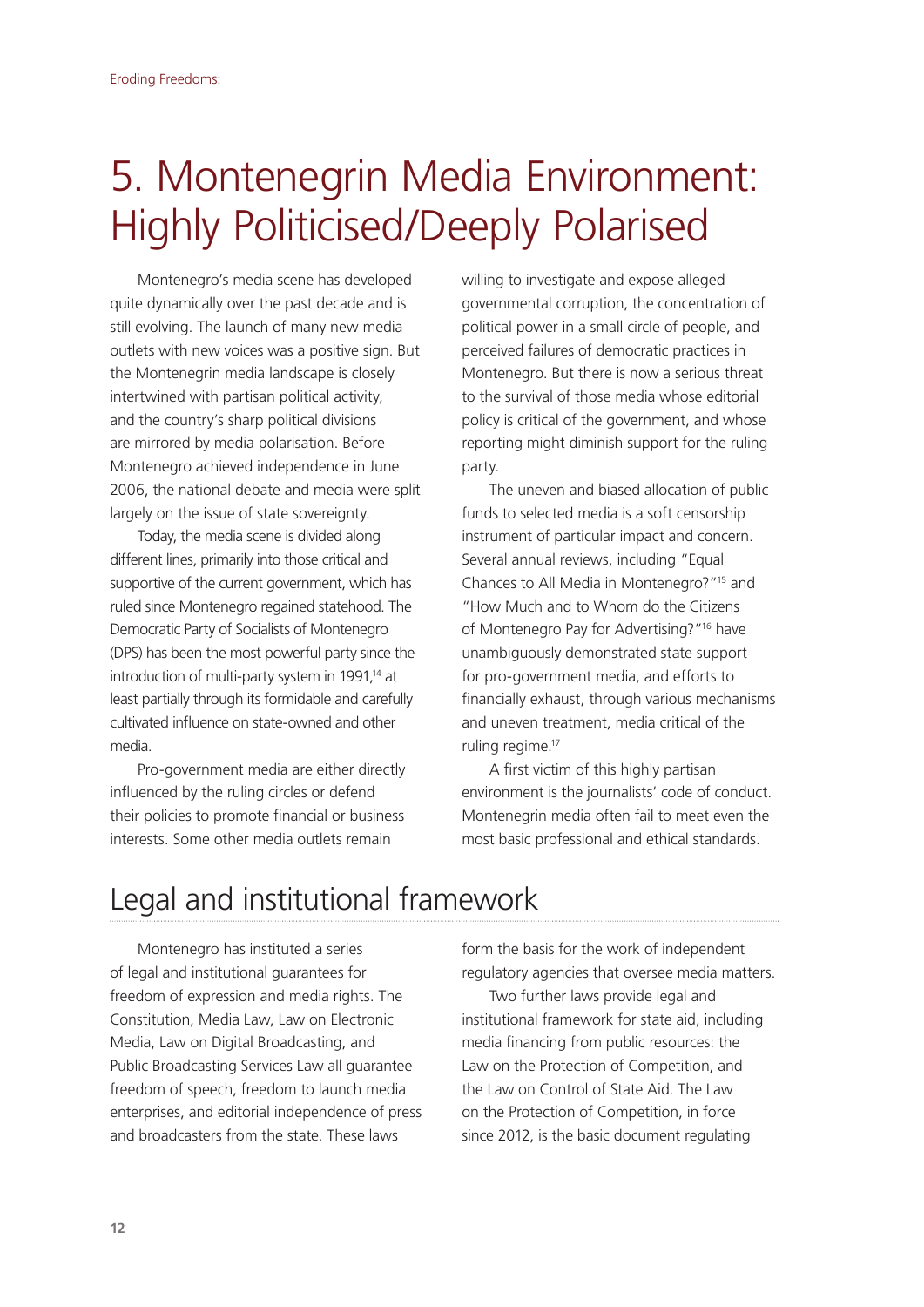the means, procedures and measures for the protection of competition in Montenegro. The Law applies to all constraints of competition by market participants on the territory of Montenegro, as well as to similar actions conducted outside its territory but with the goal or consequence of undermining competition in Montenegro. The Law on the Protection of Competition established the autonomous Montenegrin Agency for the Protection of Competition to oversee its implementation. The Agency possesses various powers to protect competition, including assessment of agreements between market participants, investigations of possible abuses of dominant market position, and evaluation of permissibility of concentration of market share.

The Law on the Control of State Aid defines state aid as "direct spending, lesser revenues or diminished wealth of the state or municipality that undermines or could undermine free market competition and affect the trade between Montenegro and the European Community or a member of the Central European Free Trade Agreement (CEFTA), by privileging some market actors, products, or

services". Article 3 defines the provider and the recipient of state aid. The provider can be the state or local government body or a legal person in charge of collecting or managing revenues stipulated by the law. The recipient, in turn, can be a legal or a natural person engaged in production, trade, or provision of services on the territory of Montenegro.

State aid that fosters unfair competition can diminish economic growth and weaken competitiveness.18 The European Council and European Commission has repeatedly emphasised that state aid should not obstruct efficient and fair functioning of markets.

To maintain independence, media must be economically sustainable. To ensure economic sustainability, the market in which media operate must follow the principles of a modern market economy and the rule of law. These bases of contemporary democratic society are strongly served by the protection of competition, which combines the dynamism of free markets and the obligation of the state to implement legal and regulatory mechanisms that protect free market competition from various form of abuse, both by the state itself and by private market participants.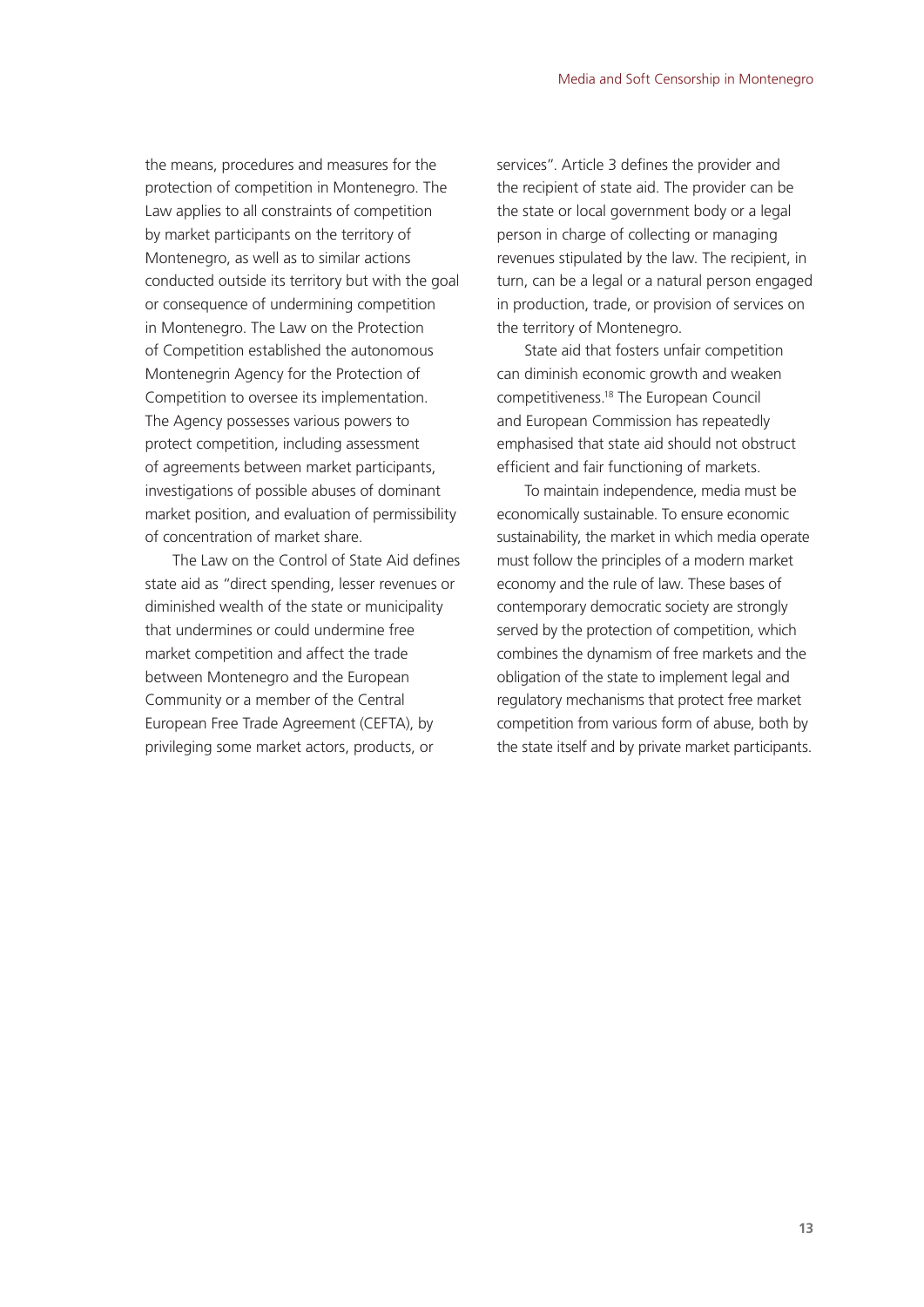## 6. Public Spending for Media: Unregulated, Uncontrolled and Opaque

Media in Montenegro are financed by private sources, mainly paid advertising, and to a lesser extent by state aid, which is nominally regulated by laws and regulations. There are many media outlets in a small market, whose total annual spending on advertisement is estimated to be EUR 8-9 million.19 These revenues are insufficient to finance all existing media.

Funds allocated from the public budget to media are largely spent on advertising by public institutions, as well as on agreements for specific services aimed at better communication with citizens, such as information/public awareness campaigns. In a democratic society, the state ought to—and under the EU rules it must allocate direct or indirect public funding in a fair and politically unbiased manner. In Montenegro, this is not now the case. In its Montenegro 2013 Progress Report, the European Commission expressed concern about the existence of "state aid and financing through advertising to a number of printed media, which is not paid in accordance to the rules on public procurement and can undermine market competition."20

Editor-in-chief of the daily newspaper *Dan,* Nikola Markovic, said that his paper is unable to obtain any information from the Government of Montenegro on criteria used to select media outlets for their advertisements. "Since *Dan* was founded, we were never able to get an official response from the Government of Montenegro or the regulations from the ministry in charge that would explain the system of allocating advertising funds," he said. "All of this suggests that in relation to the *Dan,* this process is neither fair nor transparent, and that the Government

is instead using the advertising money to play 'sticks and carrots'. Obedient media are rewarded with advertisements, which creates unfair competition, and those of us who are critical of the authorities are being punished."21

Montenegro's legal and institutional framework regarding procurement procedure and equal treatment that facilitates fair competition is not compliant with European Union regulations and requires revision. Montenegro does not have specific rules on state funding to media, including advertising. This permits government interference in the work of Montenegrin media through nontransparent and selective allocation of public funds. The lack of rules on advertisement of public institutions enables abuse of public monies for political and personal promotion of state officials. The legal framework does not address the potential link between discriminatory public advertising and commercial viability, nor does it view advertising decisions as a possible tool for pressure on editorial policies. Not one public institution in Montenegro has made available information on the amount or details of advertising spending.<sup>22</sup> No agency oversees how these funds are allocated.

There are four main modes of media financing by public institutions:

- State subsidies and other direct assistance:
- Advertising by public institutions;
- Project financing via public competitions;
- Public procurement.

This report focuses primarily on the first two modes, which are the principal tools of soft censorship in Montenegro.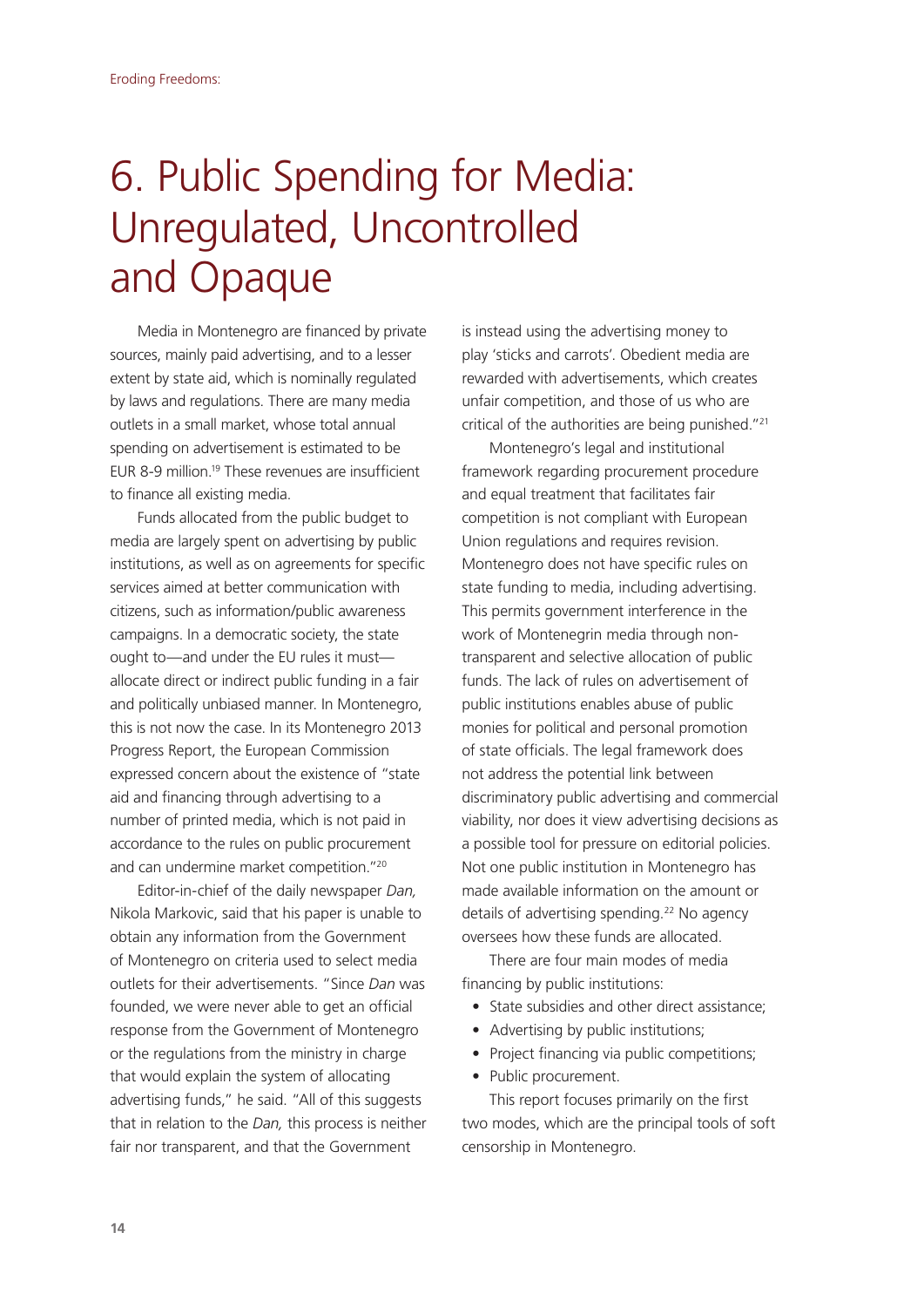#### a) State aid

State aid represents all forms of funding from public resources. When allocated on a selective basis, it privileges certain recipients and undermines or threatens free competition. In Montenegro, state aid takes various forms, including direct subsidies and indirect aid such as loan guarantees, debt forgiveness, or tax breaks. A problem in applying these rules are the minimum reporting thresholds—there is no obligation to report and monitor state aid below EUR 10,000, which is why most subsidies to the media escape control or even public notice.

The government-appointed Commission for the Control of State Aid reported that state aid in Montenegro totalled EUR 28 million in 2014, of which EUR 3.5 million for culture and information. In 2013, state aid totalled to media EUR 100.3 million,23 with EUR 4.9 million for culture and information; culture and information received EUR 3.5 million of aid in 2012 and EU 3.95 million in 2011.24 The Ministry of Culture distributed the money through various programmes, including: "support to development of media pluralism", "public broadcasting services of Montenegro", and "broadcasting signals and transmission channels". Reports from the Commission for Control of State Aid list only total amounts in each category, without funding data for individual media houses. Another Commission report specifically mentions EUR 2.4 million allocated to the public national broadcasting service RTCG in 2014. The latest report on the allocation of state aid in Montenegro for 2014 also notes that official bank guarantees issued to the formerly state-owned—and still reliably pro-government daily *Pobjeda* for a loan with Société Générale were activated when the newspaper failed to meet its payments. The guarantees are worth a total of EUR 1.5 million. Another guarantee for a loan with Erste Bank was also activated, worth

EUR 3.7 million EUR.25

*Pobjeda,* which had majority state ownership until 2014,26 received generous state aid. The total debt of *Pobjeda* on the day it was sold amounted to EUR 10.5 million, most of which (EUR 7.6 million) was owed to the state. In September 2014, the Ministry of Finance paid EUR 5.6 million for *Pobjeda'*s loans with Société Générale and Erste Bank, having already paid EUR 1.7 million in 2011 and 2012 to Société Générale Montenegro for a loan *Pobjeda* could not repay. Altogether, the Government pumped tens of millions of euros into the daily to keep it afloat.

Editor-in-chief of the daily *Vijesti,* Mihailo Jovovic, notes that the daily *Pobjeda* received additional support as the Government has annually agreed to write off company debts in taxes and employee social contributions. In 2013 alone, the Government assumed responsibility for EUR 2.8 million *Pobjeda* owed in taxes and contributions on its employees' salaries. "Without any criteria or legal grounds, *Pobjeda* was funded by the taxpayers, by all of us," Jovovic said. "We were all financing the work of a daily which pandered only to one segment of the society."27 He stressed that Vijesti has never received any state subsidies.<sup>28</sup>

According to editor-in-chief of the web portal *Café del Montenegro (CdM),* Aleksandra Obradovic, "Most benefits from state aid reach public broadcasting service RTCG,29 daily *Pobjeda,* and in a lesser amount, the web portal *Analitika.*"30 Editor-in-chief of the *MINA* news agency, Milan Zugic, holds the same view.<sup>31</sup>

No other media appear on the list of state aid beneficiaries. Based on the interviews conducted with editors in Montenegro, it is apparent that state aid is not available to all media under clearly stipulated criteria, and no other paper or broadcaster could access this form of public support.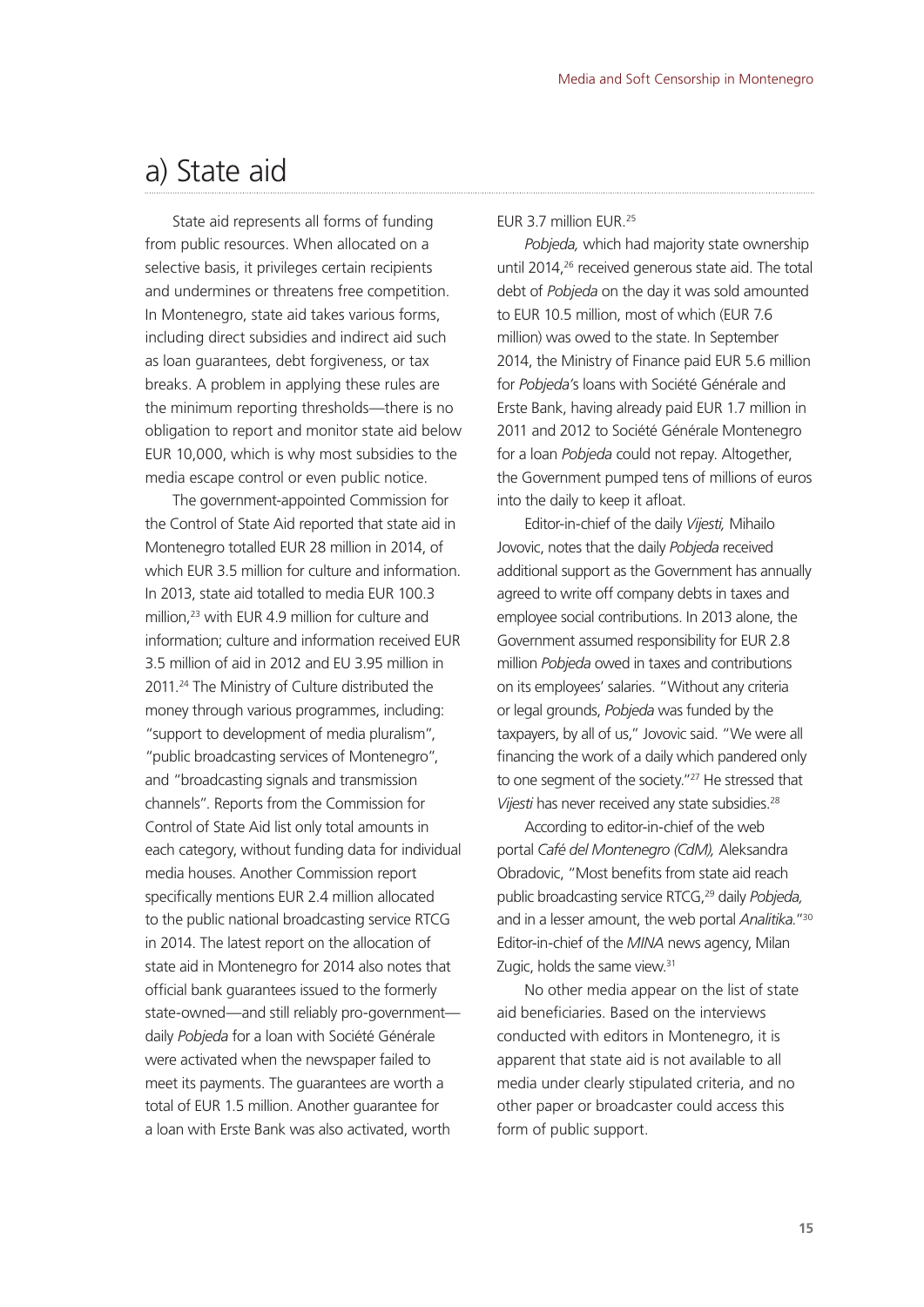### b) Advertising by public institutions

Studies conducted by the Centre for Civic Education (CCE) in 2011, 2012, and 2013, as well as the preliminary analysis of the data collected for 2014, show that advertising by public institutions in Montenegro lacks clear and consistent allocation criteria, and is awarded at the discretion of officials, often by direct agreement and without procedures stipulated by the Law on Public Procurement. The findings demonstrate attempts by the state to indirectly influence the media market, submitted relevant information was 57 percent. As the total advertising market in Montenegro is around EUR 8-9 million, it is clear that the state is a very significant and perhaps dominant player on the advertising market. Its decisions can seriously affect trends on the media market and quickly change the fortunes and determine sustainability of individual media enterprises.

According to editor-in-chief of the daily *Dan,* Nikola Markovic, "The examples of dailies *Dan* and *Vijesti* are excellent illustrations of how



Graph: Percentage of state media spending [excluding direct subsidies] by sector for 2013<sup>35</sup>

facilitated by the incomplete legal framework. Available data show that the government has spent at least EUR 2.64 million in 2011,<sup>32</sup> EUR 852,000 in 2012,<sup>33</sup> and EUR 2.2 million in 2013<sup>34</sup> on advertising and other media services. It should be noted that these figures are most likely a significant underestimate, as the data is not publicly available and some institutions refuse to disclose such information, despite their obligations under the Law on Free Access to Information. The response rate of institutions that responded positively to CCE's requests and

the government selects whom to reward with advertising revenue based on your editorial policy. The Government of Montenegro and its ministries have for a long time justified their decision to allocate most advertising commissions to the daily *Pobjeda* by the fact that the state owned the paper. Although this was equally detrimental to fair competition, it was perhaps a more or less passable excuse, but the government lost it the moment *Pobjeda* was privatized. Nevertheless, there has been no decline in the amount of advertising going to *Pobjeda.*"36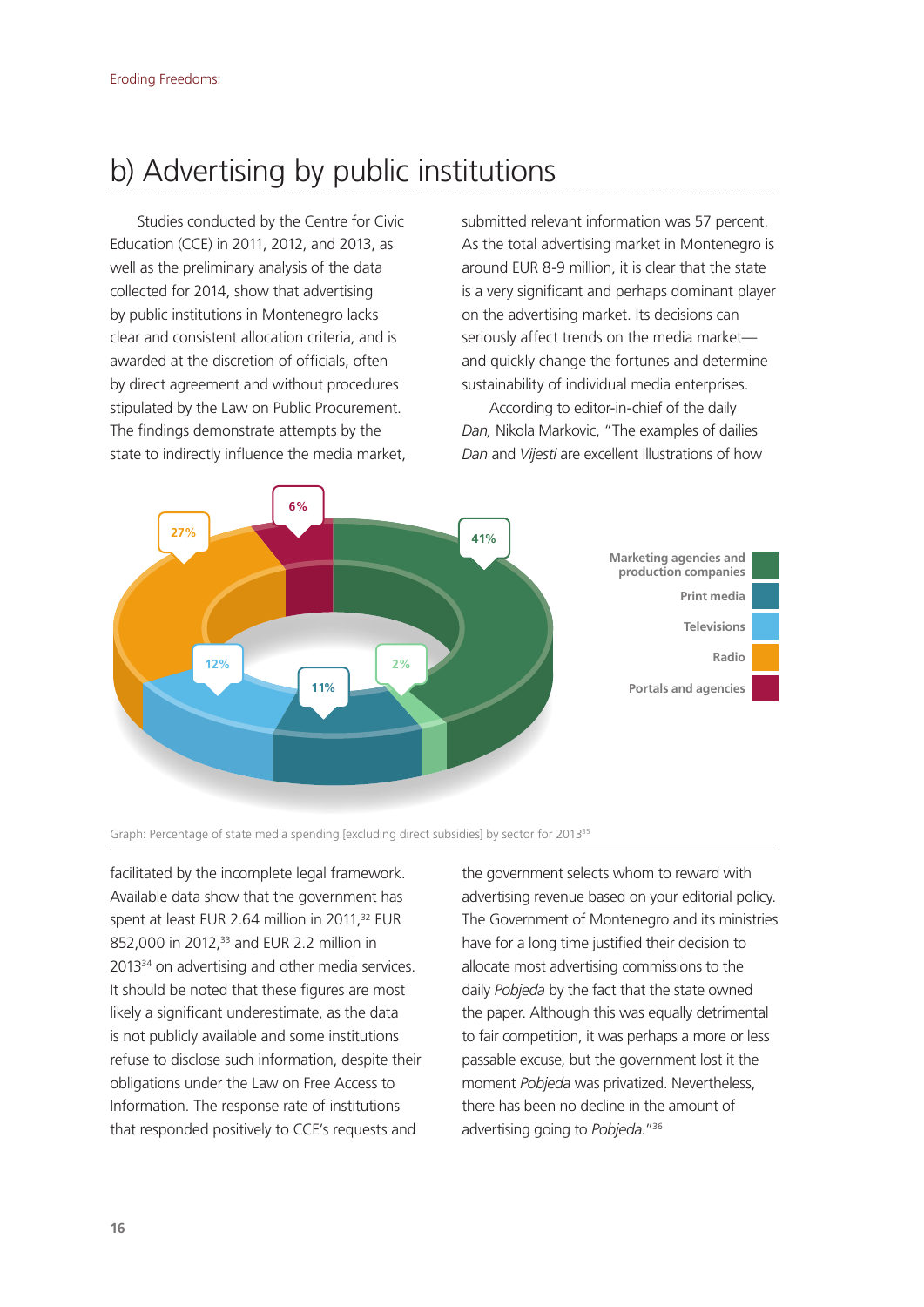

Graph: Share of state payments for advertising and campaigns to print media outlets in 2013<sup>37</sup>

This selective advertising policy, paid for by public money, unambiguously influences the capacity of the media sector to produce high quality content, improve the skills of its staff, and advance technological processes and innovation. The situation is especially acute in smaller media enterprises that must actively support government policy to retain state advertising they require to remain viable.

Editor-in-chief of the web portal *Café del Montenegro (CdM),* Aleksandra Obradovic, observes that state adertising has an impact on market conditions, including fair competition. "State companies are most frequently advertising on public broadcasting service RTCG and in the daily *Pobjeda* and that is leading to the situation in which small and private media are limited in this financing. The example of *CdM* is one where it is visible that the state companies never paid any money for advertising."38

Absence of precisely defined criteria concerning selection of media for advertising allows biased allocations that creates an unfair media environment. "The State of Montenegro is using state advertising to assist certain media," news agency *MINA* Editor-in-chief Milan Zugic, said. "At web portals which are not so popular there are advertisements of certain

state agencies, directorates and other state institutions. That model of advertising is used to help certain pro-government media."39

Interviews with the editors of several major media outlets in Montenegro identified specific example of withholding of state advertising from the dailies *Dan* and *Vijesti* by the State Employment Office (SEO). Most advertisements by public institutions went to the until-recently state-owned daily *Pobjeda* and to the public service RTCG. The SEO, a public institution, does not place vacancy announcements in in the most widely read Montenegrin dailies. *Dan* editor Nikola Markovic confirmed this practice. "Our editorial board sent the management of the SEO an offer to publish their vacancy notices with us, given that we were one of the most widely read dailies in the country," he explained. "The SEO refused, although our offer was by far the cheapest and definitely lower than that of the state-owned daily *Pobjeda.*"40 The experience of the web portal *Vijesti* is similar. "Portal *Vijesti* has been most seriously affected by denial of state advertising," said its editor-in-chief, Srdan Kosovic. "For three years, this portal has received no state advertising even though we are convincingly the most visited and most trusted in comparison with all other Internet portals."41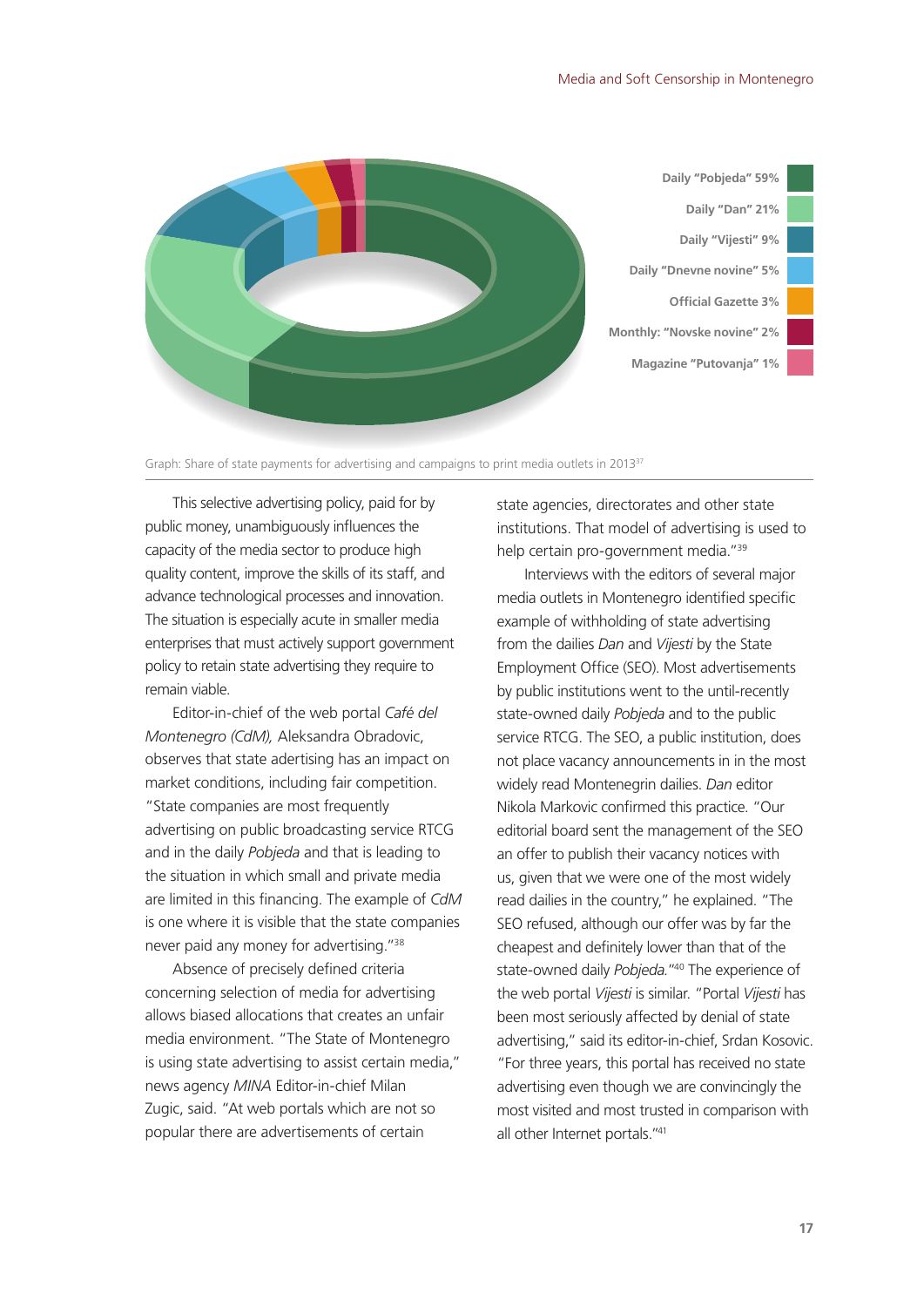### c) Project financing via public competitions

Project based financing is a recently introduced and so far limited mode of media financing. It is being used by the Ministry of Culture, the Commission for Allocation of

Portion of Lottery Games, and the Agency for Electronic Media (for radio stations). There are already complaints about implementation of project finance, including bias in allocations.

#### d) Public procurement

The Law on Public Procurement prescribes the key principles for implementation of procedures regarding financing of media outlets and advertising. These are primarily the cost-effective and efficient use of public funds, including competition among the bidders, transparency, and equal conditions for bidders. There is widespread avoidance of open competition and tender procedures through misuse of direct agreements without public

announcement, even though these are legally limited by purchase amount and percentage of direct agreements.42 The State Audit Institution reported that advertising of some ministries, particularly the Ministry for Information Society and Telecommunications, is done through direct agreement. These purchases were not included in the Public Procurement Plan for 2013, which does not provide clear grounds for direct agreements for purchases.<sup>43</sup>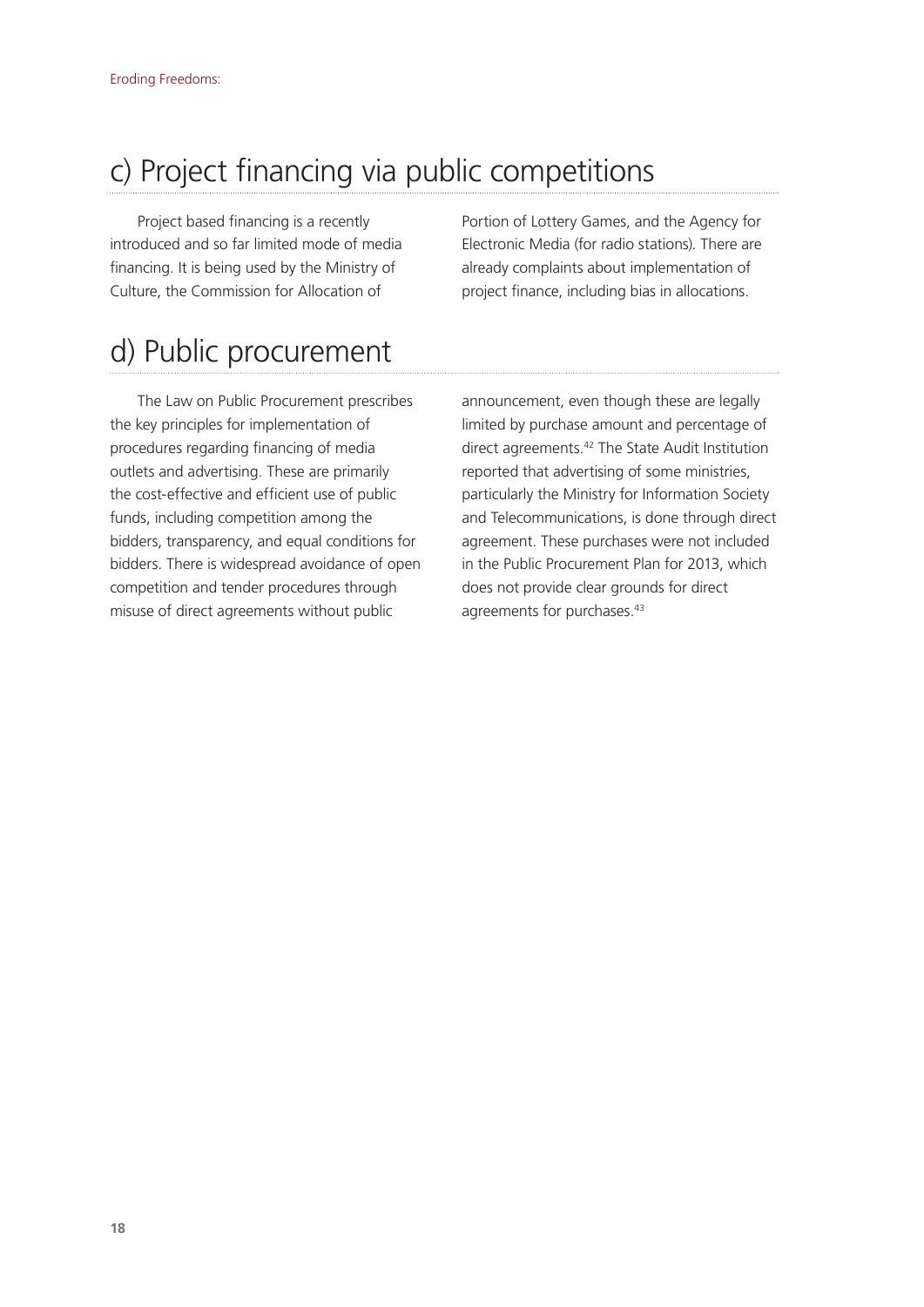# 7. Conclusion

Montenegro's government should support openness and informed debate in making and implementing public policy decisions. Instead, information concerning matters of public interest is often withheld or distorted by government and by pliant media outlets favoured with official assistance. State funding and selective advertising are used to reward positive media coverage, and withheld to punish media outlets that question official policies or practices.

This soft censorship is quickening an already serious erosion of the independence of the many Montenegrin media outlets for which state funding is necessary for survival. It embeds self-censorship, and has further polarized media coverage and encouraged poor quality journalism that is of little service to public discussion and diminishes media credibility overall.

Montenegrin society faces an immense challenge in promoting a genuinely free media that practices responsible, fact-based reporting and rejects official manipulation. The public interest demands media that can remain independent and resilient in the face of inevitable political and commercial influences and pressures, and contribute to the building of accountable institutions.

Full implementation of laws and regulations that prevent state interference in media business operations and media outlets' reporting, while ensuring fair opportunities for all media outlets to obtain public funding and advertising, is sorely needed—and required to meet European Union standards. Transparency of ownership structures should be mandatory and possible conflicts of interest publicly aired. Strict adherence to the journalists' code of conduct and appropriate mechanisms of accountability for violations overseen by a credible selfregulating body should be the norm.

There is substantial public demand for impartial and accurate reporting in Montenegro. The Montenegro Government—and many of the country's media outlets—are doing their people a grave disservice by not promoting the free, independent and pluralistic media that can help consolidate the country's democratic development.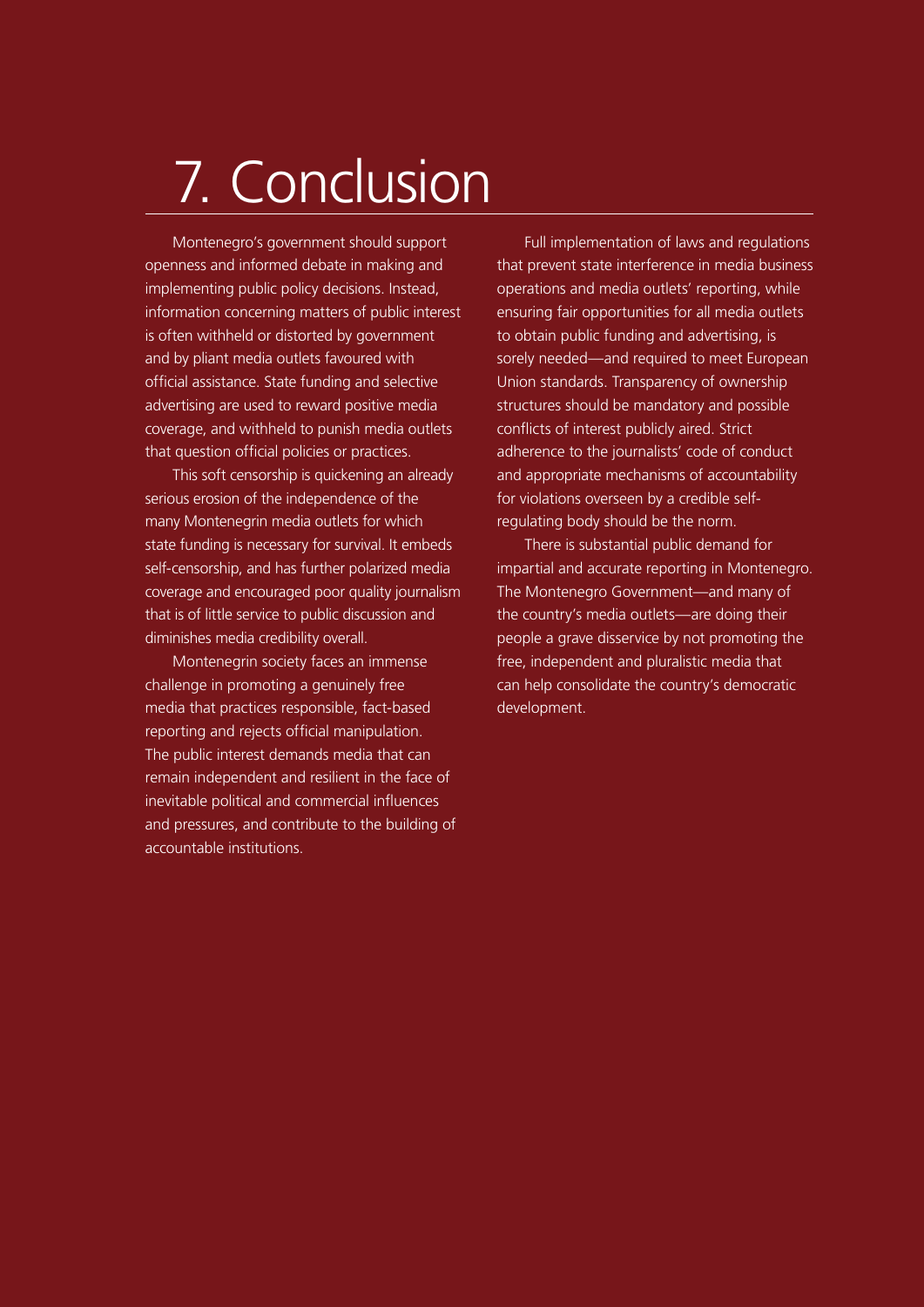### 8. Endnotes

- 1. http://softcensorship.org/reports/global-review/
- 2. RSF http://en.rsf.org/montenegro.html and CPJ https://cpj.org/europe/montenegro/
- 3. The Growing Threat of Soft Censorship Worldwide, Open Society Justice Initiative, December 2005 https:// www.opensocietyfoundations.org/sites/default/files/threat\_20051205.pdf
- 4. Please see: www.softcensorship.org
- 5. http://www.mminstitute.org/kodeks.html
- 6. http://www.ardcg.org/index.php?option=com\_sobi2&catid=8&Itemid=84
- 7. http://www.osce.org/me/montenegro/84642
- 8. Please see this example: http://www.vijesti.me/vijesti/mile-sukovic-osudjen-na-kaznu-uslovnogzatvora-171949
- 9. Interview with Darko Sukovic, editor-in-chief of radio *Antena M,* 12 July 2015.
- 10. http://index.rsf.org/#!/
- 11. https://freedomhouse.org/report/nations-transit/2015/montenegro
- 12. http://cgo-cce.org/en/programi/demokratija/mediji-i-demokratija/#.VfE-jGSeDGc
- 13. IREX Media Sustainability Index-2012 available at: http://www.irex.org/system/files/u105/EE\_MSI\_2012\_ Full.pdf, p. 107.
- 14. First multi-partisan elections were held on 1991, and Communist Party of Montenegro took part on these but in 1992 it change the name into Democratic Party of Socialists.
- 15. http://media.cgo-cce.org/2015/01/cgo-cce-equal-chances-for-all-media-in-Montenegro.pdf
- 16. http://media.cgo-cce.org/2013/03/Report-Media-and-Democracy-2012.pdf
- 17. http://www.state.gov/documents/organization/220523.pdf, http://www.state.gov/documents/ organization/236770.pdf, https://freedomhouse.org/report/nations-transit/2013/montenegro
- 18. Intergovernmental Group of Experts on Competition Law and Policy, Fourteenth Session Geneva, 8-10 July 2014 Roundtable on: The Benefit of Competition Policy for Consumers, Contribution by European Commission, available at http://unctad.org/meetings/en/Contribution/CCPB\_IGE2014\_RTBenCom\_EU\_en.pdf
- 19. IREX Media Sustainability Index-2012 available at: http://www.irex.org/system/files/u105/EE\_MSI\_2012\_ Full.pdf
- 20. http://ec.europa.eu/enlargement/pdf/key\_documents/2013/package/mn\_rapport\_2013.pdf
- 21. Interview with Nikola Markovic, editor-in-chief of the daily *Dan,* 15 July 2015.
- 22. Such information is available exclusively in the reports of the Centre for Civic Education (CCE), and only to the extent that the public institutions disclosed such information, as required in response to demands made under the Law on Free Access to information. Despite this legal obligation, some failed to respond. For more see http://cgo-cce.org/en/programi/demokratija/mediji-i-demokratija/#.VhQyR2Sqqko
- 23. The spike in state aid in 2013 was due to state repayment of guaranteed loan to the bankrupt KAP aluminum plant; please see: http://www.balkaninsight.com/en/article/montenegro-s-bankrupt-aluminiumplant-sold-to-a-local-company
- 24. Commission for the Control of State Aid, http://www.kkdp.gov.me/
- 25. The daily was privatized in October 2014, after 11 years in violation of the Law on Media, according to which it ought to have been privatized by November 2003.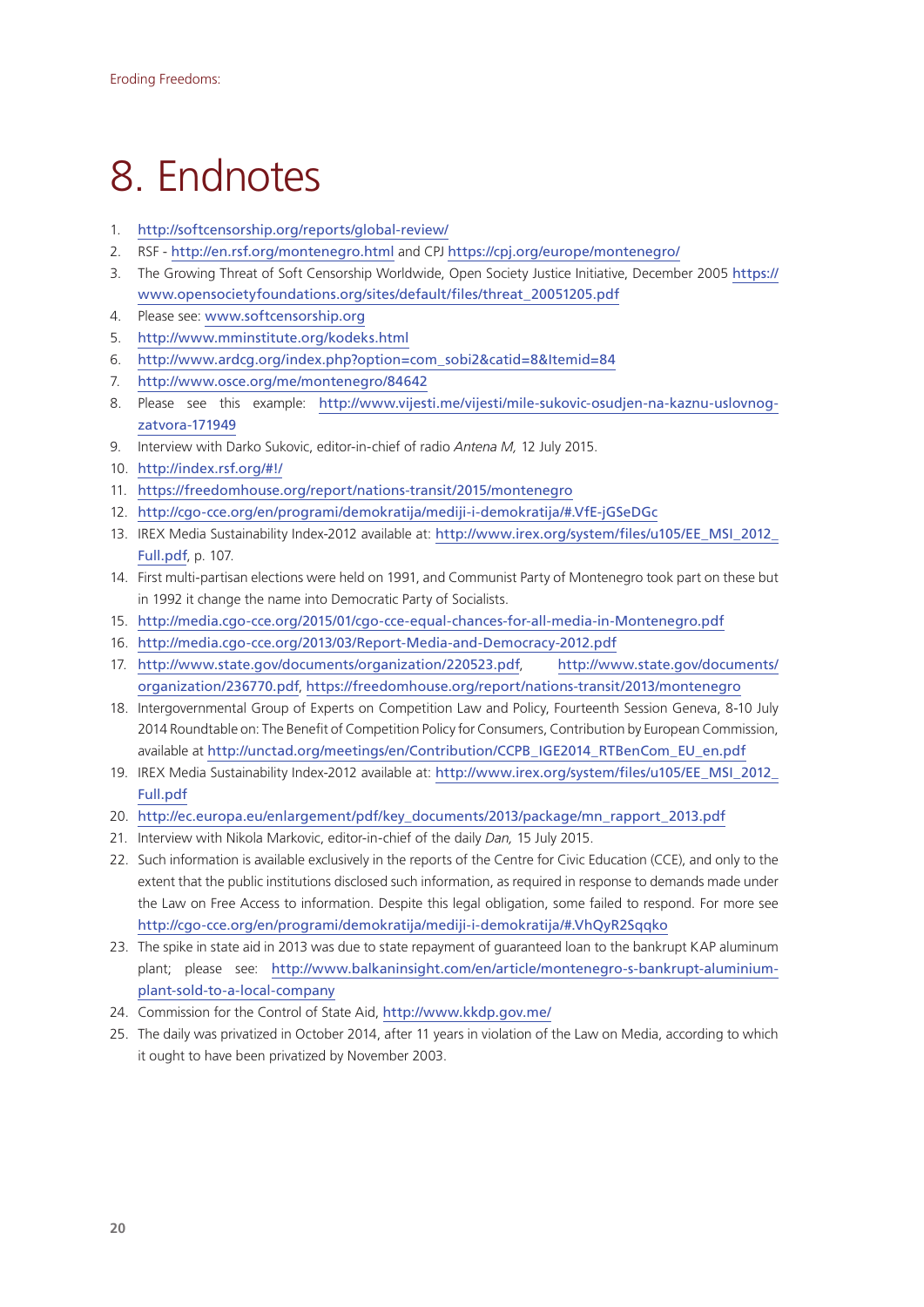- 26. After seven decades of being state newspaper, *Pobjeda* was sold for EUR 757,000 on 17 November 2014 through direct agreement, without tender and in bankrupcy, to the Media Nea company, controlled by Petros Statis, a Greek businessmen and partner of Government in several other bussinesses. Statis already owned one daily *(Daily Papers)* and one news portal *(CdM).* Statis holds honorary Montenegrin citizenship, based on the recommendation of the Prime Minister.
- 27. Interview with Mihailo Jovovic, editor-in-chief of daily *Vijesti,* 20 July 2015.
- 28. Interview with Mihailo Jovovic, editor-in-chief of daily *Vijesti,* 20 July 2015.
- 29. For 2015, the RTCG budget is EUR 14,787,500, from which EUR 12,600,000 comes directly from state budget as allocation prescribed by the Law on Public Broadcasting Services. Additionally, RTCG will receive EUR 100,000 from the state budget for digitalization and EUR 150,000 from Ministry of Culture for production of specific programmes. In 2014, the budget of RTCG was EUR 13,040,581, out of which it received directly from the state budget EUR 8.082,440, plus additional EUR 2,400,000, which is in total EUR 10,482,440 from state budget. Source: http://www.rtcg.me/rtcg/poslovanje.html
- 30. Interview with Aleksandra Obradovic, editor-in-chief of portal *Cafe del Montenegro,* 24 July 2015.
- 31. Interview with Milan Zugicem, editor-in-chief of news agency *MINA,* 27 July 2015.
- 32. http://media.cgo-cce.org/2013/09/cgo-izdavastvo-koliko-kojim-medijima-i-srodnim-agencijamaopstine-u-crnoj-gori-placaju-za-usluge-2011.pdf
- 33. http://media.cgo-cce.org/2013/09/cgo-izdavastvo-koliko-i-kome-poreski-obveznici-u-crnoj-goricplacaju-za-reklamiranje-2012.pdf. In 2012, the CCE was not compiling data for local authorities and this is why the figure is much lower than in 2011 and 2013.
- 34. http://media.cgo-cce.org/2014/12/cgo-cce-jednake-sanse-za-sve-medije-u-CG-2014.pdf
- 35. http://media.cgo-cce.org/2015/01/cgo-cce-equal-chances-for-all-media-in-Montenegro.pdf
- 36. Interview with Nikola Markovic, editor-in-chief of daily *Dan,* 15 July 2015.
- 37. http://media.cgo-cce.org/2015/10/cgo-cce-equal-chances-for-all-media-in-Montenegro.pdf
- 38. Interview with Aleksandra Obradovic, editor-in-chief of portal *Cafe del Montenegro,* 24 July 2015.
- 39. Interview with Milan Zugic, editor-in-chief of news agency *MINA,* 27 july 2015.
- 40. Interview with Nikola Markovic, editor-in-chief of daily *Dan,* 15 July 2015.
- 41. Interview with Srdan Kosovic, editor-in-chief of portal *Vijesti,* 20 July 2015.
- 42. http://media.cgo-cce.org/2015/10/cgo-cce-equal-chances-for-all-media-in-Montenegro.pdf
- 43. Annual Report on performed audits and activities of the State Audit Institution of Montenegro for the period October 2013- October 2014, October 2014, p. 64.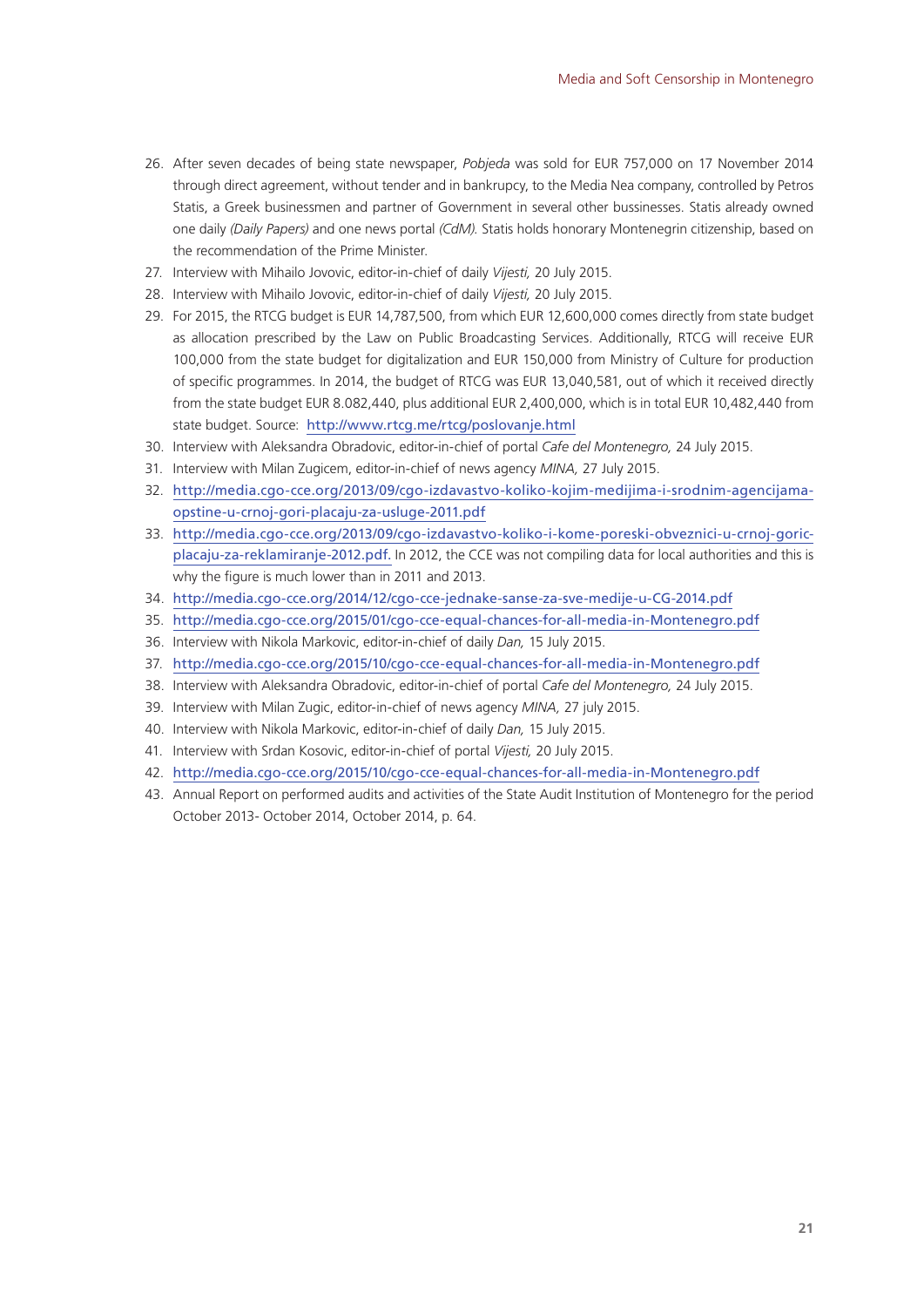## 9. Bibliography

- *• CIA World Factbook,* https://www.cia.gov/library/publications/the-world-factbook/geos/mj.html
- European Commission, Report on the Progress of Montenegro in 2013.
- • European Commission, Report on the Progress of Montenegro in 2014.
- • WAN-IFRA and CIMA, *Soft Censorship, Hard Impact: A global review,* 2014: http://softcensorship.org/ reports/global-review/
- *• The Growing Threat of Soft Censorship Worldwide,* Open Society Justice Initiative, December 2005 https:// www.opensocietyfoundations.org/sites/default/files/threat\_20051205.pdf
- • Center for International Media Assistance, *How Governments around the Globe use Money to Manipulate Media,* 2013. http://cima.ned.org/publications/research-reports/soft-censorship-how-governmentsaround-globe-use-money-manipulate-medi
- • Coronel, Sheila, "The Role of Media in Deepening Democracy", http://www.aiou.edu.pk/gmj/ artical1%28AUT-08%29.asp
- Code of Conduct of Montenegrin Journalists http://www.mminstitute.org/kodeks.html
- • IREX, "The Development of Sustainable Independent Media in Europe and Eurasia", http://www.irex.org/ project/media-sustainability-index-msi-europe-eurasia
- • IREX, Media Sustainability, Index-2012. http://www.irex.org/system/files/u105/EE\_MSI\_2012\_Full.pdf
- • Law on Media, "Official Gazette of the Republic of Montenegro", no. 51/2002, 20.9.2002.
- Law on Broadcasting Services, "Official Gazette of Montenegro", no. 79/2008, 23.12.2008.
- Law on Electronic Media, "Official Gazette of Montenegro", no. 46/10, 06.08.2010, amended by no. 40/11, 08.08.2011, no. 53/11, 11.11.2011.
- Law on the Control of State Aid, "Official Gazette of Montenegro", no. 74/09,13.11.2009, amended by no. 57/11, 30.11.2011.
- Intergovernmental Group of Experts on Competition Law and Policy, Fourteenth Session Geneva, 8-10 July 2014 Roundtable on: The Benefit of Competition Policy for Consumers, Contribution by European Commission, available at http://unctad.org/meetings/en/Contribution/CCPB\_IGE2014\_RTBenCom\_ EU\_en.pdf
- • Directive on amendments to the Directive on criteria, conditions and procedures for allocation of state aid in Montenegro. Uredba o izmjenama i dopuni Uredbe o bližim kriterijumima, uslovima i nacinima dodjele državne pomoci Crne Gore, "Official Gazette of Montenegro", no. 34/2011, 12.07. 2011.
- • Commission for the Control of State Aid, Annual Report on allocation of state aid in Montenegro in 2013. http://www.kkdp.me/index.php?IDSP=217&jezik=lat
- • OSCE-CEDEM, "Media, media freedoms and democracy", 2012. http://www.osce.org/me/ montenegro/84642?download=true
- Reports of Ministry for Information Society and Telecommunications, 2014 and 2013.
- CCE Annual Report, "How much and whom are the taxpayers in Montenegro paying for advertisement", 2011 http://media.cgo-cce.org/2013/09/cgo-izdavastvo-koliko-i-kome-poreski-obveznici-u-crnojgoric-placaju-za-reklamiranje-2011.pdf
- CCE Report. "How much, and to which media and other agencies are the Montenegrin municipalities paying for services", 2012 http://media.cgo-cce.org/2013/09/cgo-izdavastvo-koliko-kojim-medijima-isrodnim-agencijama-opstine-u-crnoj-gori-placaju-za-usluge-2011.pdf
- CCE Annual Report "How much and whom are the taxpayers in Montenegro paying for advertisement", 2013 http://media.cgo-cce.org/2013/09/cgo-izdavastvo-koliko-i-kome-poreski-obveznici-u-crnojgoric-placaju-za-reklamiranje-2012.pdf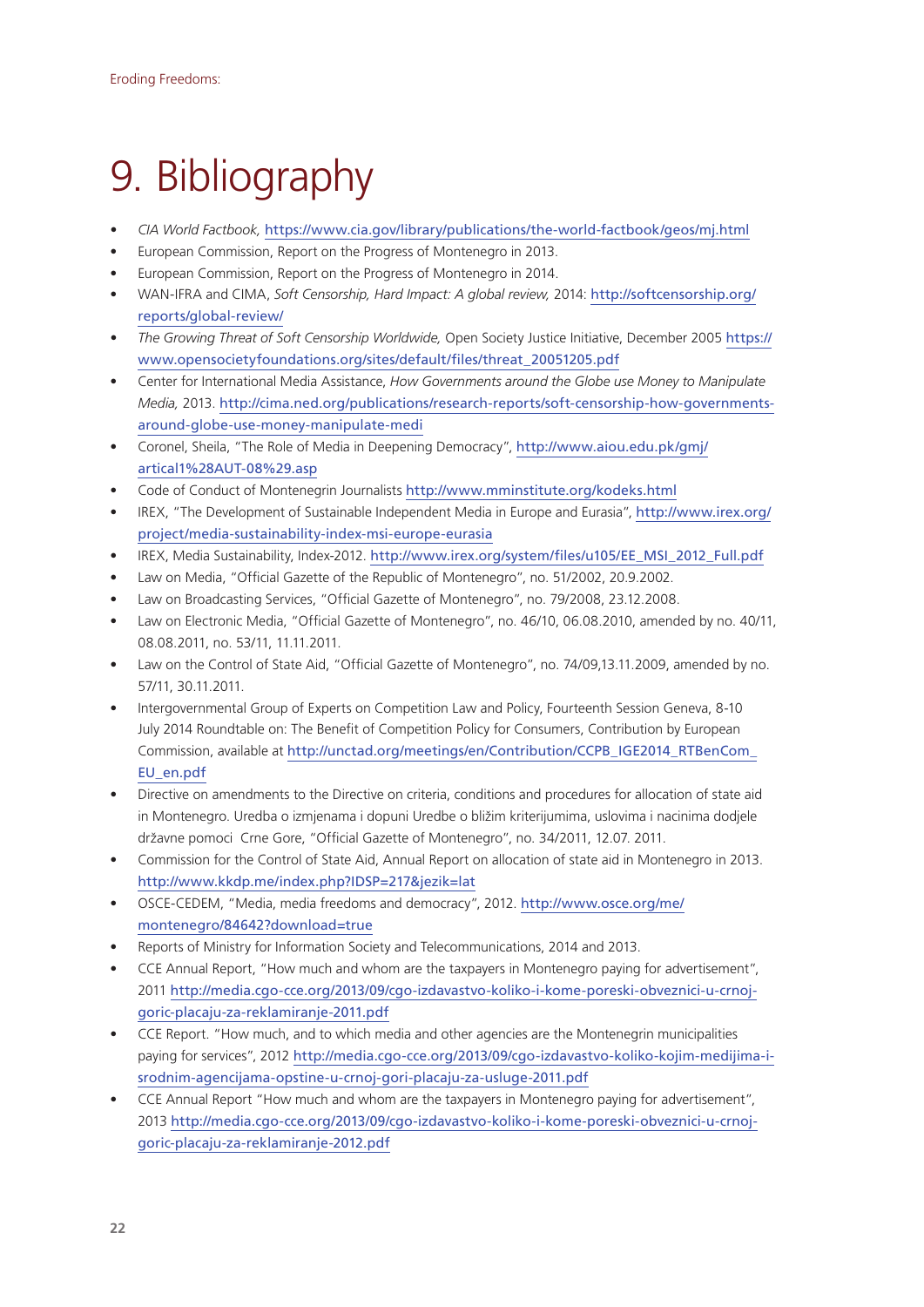- • CCE Equal Chances for all Media in Montenegro, 2014 http://media.cgo-cce.org/2015/01/cgo-cce-equalchances-for-all-media-in-Montenegro.pdf
- Action Plan for Chapter 23, "Justice and Fundamental Rights", September 2013.
- • Interview with Darko Sukovic, editor-in-chief of radio *Antena M,* 12 July 2015.
- Interview with Nikola Markovic, editor-in-chief of daily *Dan*, 15 July 2015.
- Interview with Mihailo Jovovic, editor-in-chief of daily *Vijesti*, 20 July 2015.
- Interview with Srdan Kosovic, editor-in-chief of portal Vijesti, 20 July 2015.
- Interview with Aleksandra Obradovic, editor-in-chief of portal *Cafe del Montenegro*, 24 July 2015.
- Interview with Milan Zugic, editor-in-chief of news agency *MINA*, 27 July 2015.
- Commission for Control of State Aid http://www.kkdp.gov.me/
- Agency for Electronic Media http://www.ardcg.org/
- • RTCG http://www.rtcg.me/rtcg/poslovanje.html
- Freedom House, Nations in Transit 2013 and 2015 Montenegro, https://freedomhouse.org/report/ nations-transit/2013/montenegro and https://freedomhouse.org/report/nations-transit/2015/ montenegro
- • US State Department Human Rights Reports on Montenegro 2013 and 2014, http://www.state.gov/ documents/organization/220523.pdf and http://www.state.gov/documents/organization/236770. pdf
- Reporters Sans Frontiers, Report on Montenegro http://en.rsf.org/montenegro.html
- Committee for the Protection of Journalists, Report on Montenegro https://cpj.org/europe/montenegro/